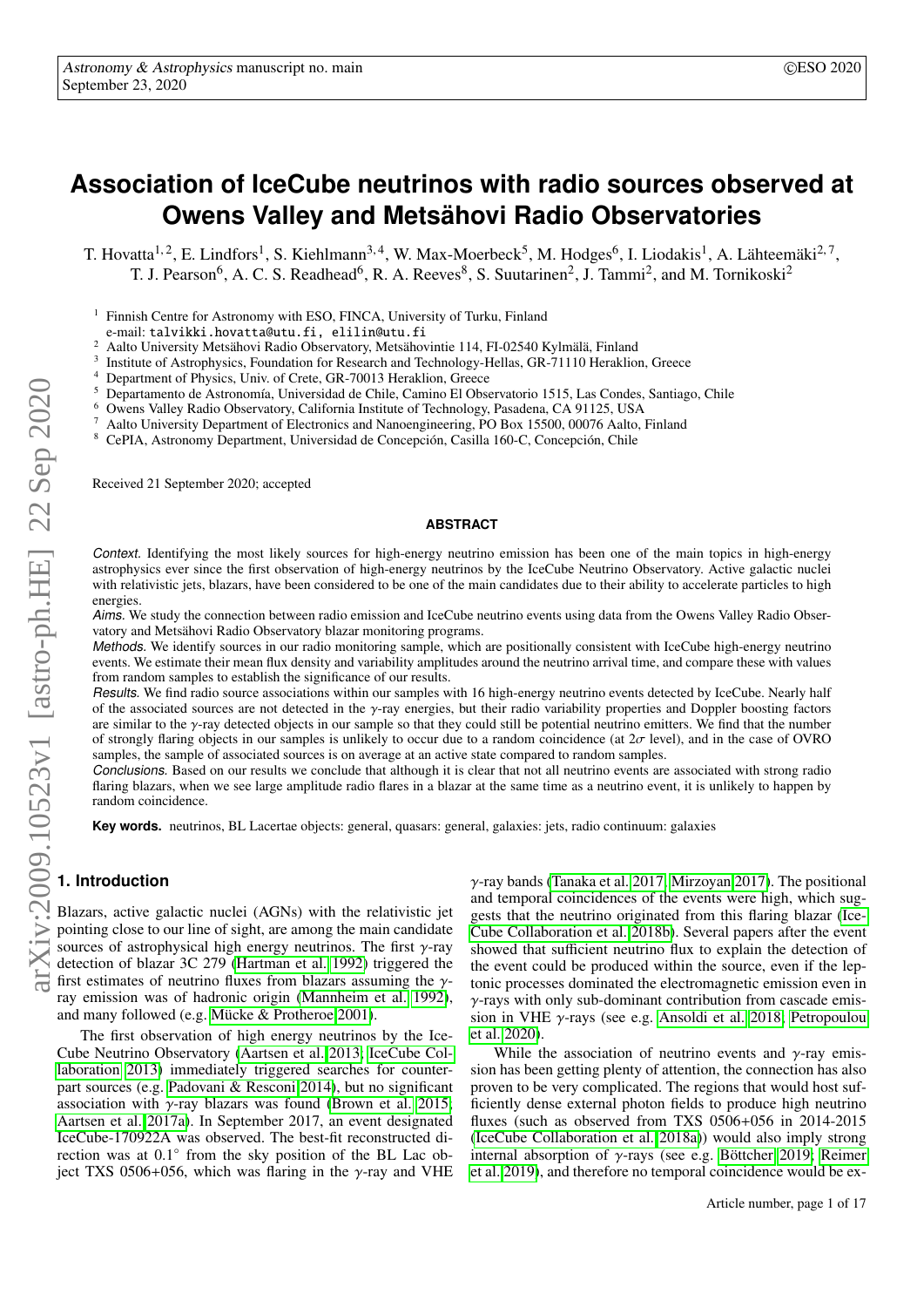pected. Indeed, no γ-ray flare was detected from TXS 0506+<sup>056</sup> during the 2014-2015 neutrino burst [\(IceCube Collaboration](#page-11-11) [et al. 2018a\)](#page-11-11). Based on a sample of three sources, [Kun et al.](#page-11-14) [\(2020\)](#page-11-14) also suggest that the  $\gamma$ -ray emission may be suppressed, as they see a local decrease in the  $\gamma$ -ray flux during the time of the neutrino arrival.

It is also possible that not all blazar classes are equally "good" neutrino candidates (e.g. [Neronov & Semikoz 2002\)](#page-11-15). Blazars are classified as flat spectrum radio quasars (FSRQs) and BL Lacertae objects (BL Lacs) based on optical spectra. They can also be classified based on their synchrotron peak frequency. The low synchrotron peak sources (LSPs) have  $v_S < 10^{14}$  Hz, the intermediate synchrotron peak sources (ISPs)  $10^{14}$  Hz  $\lt v_s \lt$ intermediate synchrotron peak sources (ISPs)  $10^{14}$  Hz <  $v_S$  <  $10^{15}$  Hz and high synchrotron peak sources (HSPs)  $v_S > 10^{15}$  Hz  $10^{15}$  Hz and high synchrotron peak sources (HSPs)  $v_S > 10^{15}$  Hz [\(Abdo et al. 2010\)](#page-11-16). In FSRQs, the synchrotron peak is typically in the infrared regime (i.e. they are LSPs) while for BL Lacs it can be anywhere between infrared and hard X-rays (LBLs, IBLs and HBLs). [Padovani et al.](#page-11-17) [\(2016\)](#page-11-17) found the most significant connection with HSP sources. The most recent revision (with more data) suggested a connection with ISP and HSP sources [\(Giommi et al. 2020\)](#page-11-18). On the other hand, [Huber](#page-11-19) [\(2019\)](#page-11-19) found the most significant connection (though only at  $1.9\sigma$  level) with low and intermediate synchrotron peaked BL Lac objects (LBL/IBLs) and the connection to high synchrotron peaked sources had a much lower significance (only  $0.5\sigma$ ).

In this paper we investigate the connection between radio bright AGNs and astrophysical high energy neutrinos. In AGN jets, the radio emission is synchrotron self-absorbed close to the central engine and therefore the emission we observe originates several parsecs downstream the jet [\(Readhead et al. 1978;](#page-11-20) [Bland](#page-11-21)[ford & Königl 1979\)](#page-11-21). However, radio emission is a good proxy for the general jet activity, for example, radio flux densities are often seen to increase already before the flaring at higher energy bands begins (e.g. [Lähteenmäki & Valtaoja 2003;](#page-11-22) [León-Tavares](#page-11-23) [et al. 2011\)](#page-11-23). This could be, for example, due to a long-term increase in the total jet power. The increasing jet power would trigger current-driven kink instabilities and lead to strong magnetic dissipation and efficient particle acceleration [\(Nalewajko 2017\)](#page-11-24), which is crucial also in neutrino production. Furthermore, even though the fourth catalogue of AGNs (4LAC) detected by *Fermi*-LAT γ-ray satellite includes 3207 objects [\(The Fermi-LAT col](#page-11-25)[laboration 2019\)](#page-11-25), not all blazars are  $\gamma$ -ray detected. For example, only 444 of the 1157 sources (38%) in the Candidate Gamma-Ray Blazar Survey (CGRaBS) sample [\(Healey et al. 2008\)](#page-11-26) currently monitored at Owens Valley Radio Observatory, are included in the 4LAC catalog.

There have been some reports on the connection between radio-selected blazars inside IceCube neutrino positional error circles. [Krauß et al.](#page-11-27) [\(2014\)](#page-11-27) studied the six radio-brightest blazars within the error regions of PeV IceCube neutrino events. They found that the six sources alone were sufficient to explain the PeV neutrino flux. [Kadler et al.](#page-11-28) [\(2016\)](#page-11-28) discovered PKS B1424−418 flaring in the radio and  $\gamma$ -ray bands in temporal and positional coincidence with the IceCube neutrino IC35, but this neutrino event had a large positional error circle of 15.6°. The<br>first systematic search of radio sources was performed only refirst systematic search of radio sources was performed only recently, by [Plavin et al.](#page-11-29) [\(2020a\)](#page-11-29), who investigated the association of neutrinos with radio bright AGNs using the VLBI based ra-dio fundamental catalogue (RFC)<sup>[1](#page-1-0)</sup> and RATAN-600 [\(Korolkov](#page-11-30) [& Pariiskii 1979\)](#page-11-30) data. They found that AGNs positionally associated with high-energy IceCube events typically have stronger parsec-scale cores compared to the rest of the sample. Moreover,

they found an average increase of radio emission at frequencies above 10 GHz around neutrino arrival times for several AGNs on the basis of RATAN-600 monitoring. In [Plavin et al.](#page-11-31) [\(2020b\)](#page-11-31) they further analyzed the IceCube point source likelihood map, including also lower energy events, against the RFC catalogue and found a  $3\sigma$  significance for the correlation between them.

In this paper we investigate the connection between radio emission and neutrinos using the high cadence long-term monitoring data of the Owens Valley Radio Observatory [\(Richards](#page-11-32) [et al. 2011\)](#page-11-32) and Metsähovi Radio Observatory [\(Teräsranta et al.](#page-11-33) [2004\)](#page-11-33). Our paper is organized as follows. In Sect. [2,](#page-1-1) we describe the selection of the IceCube neutrino events and our radio samples. Our analysis methods and results are given in Sect. [3](#page-2-0) and we discuss them in the context of other recent studies in Sect. [4.](#page-6-0) Our conclusions are drawn in Sect. [5.](#page-10-2)

# <span id="page-1-1"></span>**2. Data**

#### 2.1. Neutrino events

High energy neutrinos can interact with ice creating high energy leptons via charged current interactions. For association with astrophysical sources the track-like events created by high energy muons are particularly important, as they have the smallest error circle around the arrival direction. The angular resolution can be as good as 0.<sup>4</sup> ◦ [\(Aartsen et al. 2017a\)](#page-10-1). The positional errors are different in right ascension (RA) and declination (DEC). There is also some level of uncertainty in the detector systematic uncertainties and therefore in the reconstruction errors, which is why we use the published upper limit of 1.0° [\(IceCube Collaboration](#page-11-3)<br>2013) in our analysis However following Playin et al. (2020a) [2013\)](#page-11-3) in our analysis. However, following [Plavin et al.](#page-11-29) [\(2020a\)](#page-11-29), we estimate the optimal systematic uncertainty using our data (see Sect. [3\)](#page-2-0).

While most of the events are associated with the atmospheric background, some high-energy events have a good chance of being of astrophysical origin. In general, events with energy  $>$  $200 \text{ TeV}$  have likelihood  $> 50\%$  of being of astrophysical origin [\(IceCube Collaboration et al. 2019\)](#page-11-34). There are also indications that the observed neutrino spectrum hardens above 200 TeV [\(Ice-](#page-11-35)[Cube Collaboration et al. 2017\)](#page-11-35), while below 200 TeV there could also be a contribution from the Galactic component [\(Pal](#page-11-36)[ladino & Vissani 2016\)](#page-11-36).

The IceCube Collaboration has published lists of high energy neutrino candidates [\(Aartsen et al. 2014;](#page-11-37) [The IceCube Collabo](#page-11-38)[ration et al. 2015;](#page-11-38) [Aartsen et al. 2016;](#page-10-3) [IceCube Collaboration](#page-11-35) [et al. 2017,](#page-11-35) [2018b\)](#page-11-8) and real time alerts<sup>[2](#page-1-2)</sup>, see also  $\text{https://}$  $\text{https://}$  $\text{https://}$ [icecube.wisc.edu/science/data/TXS0506\\_alerts]( https://icecube.wisc.edu/science/data/TXS0506_alerts). The high-energy neutrino candidates come from several different analysis chains: the muon tracks (MUONT), high energy starting events (HESEA), extremely high energy alerts (EHEA) and the GOLD and BRONZE events that replaced the HESEA and EHEA chains in mid 2019. These lists were used as a starting point in [Plavin et al.](#page-11-29) [\(2020a\)](#page-11-29) and the above described considerations led them to perform a cut in positional accuracy and energy. The cuts were performed at the 90% containment area on the celestial sphere  $\hat{\Omega}_{90} < 10 \text{ deg}^2$  and E> 200 TeV, and only track-like events were considered. For EHEA neutrino alerts, entrack-like events were considered. For EHEA neutrino alerts, energies were not published, but by definition these events have extremely high energy (the pipeline is optimized for events with E $\geq$  500 TeV) [\(Aartsen et al. 2017c\)](#page-10-4) so we include all of them in our event selection. We follow almost the same criteria as [Plavin](#page-11-29) [et al.](#page-11-29) [\(2020a\)](#page-11-29) and therefore the list of neutrinos used in our work is almost identical to theirs.

<span id="page-1-0"></span><sup>1</sup> [http://astrogeo.org/vlbi/solutions/rfc\\_2019c/](http://astrogeo.org/vlbi/solutions/rfc_2019c/)

<span id="page-1-2"></span><sup>2</sup> <https://gcn.gsfc.nasa.gov/amon.html>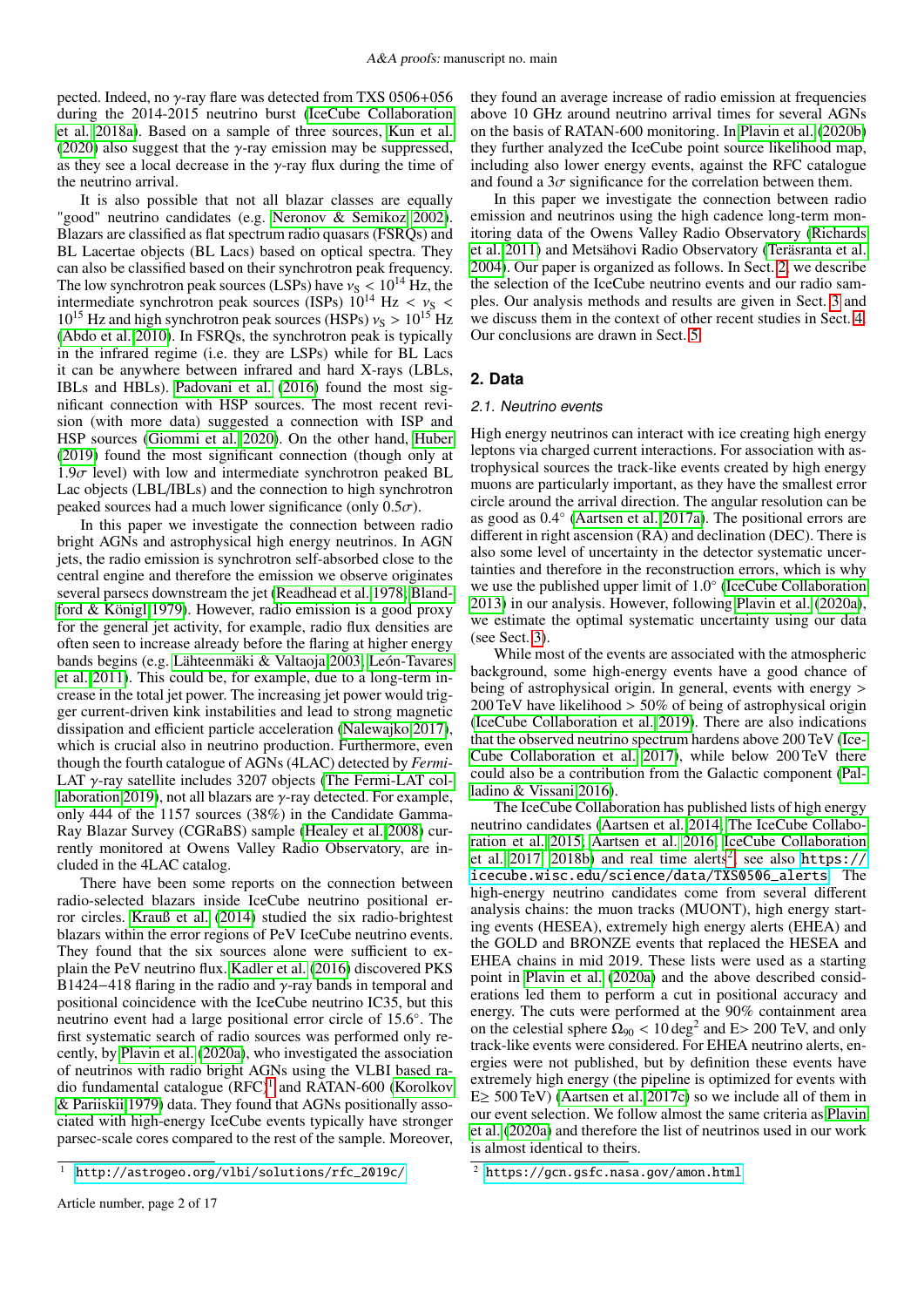We have only two additional neutrino events in our list. One is the event on May 15, 2012 (MJD 56062) exactly at E=200TeV, which was excluded from [Plavin et al.](#page-11-29) [\(2020a\)](#page-11-29) because they used a non-inclusive cutoff <sup>E</sup>> 200 TeV, while we use E<sup>≥</sup> 200 TeV. We also added another neutrino event to our sample from January 15, 2020 (MJD 58863). This event was a BRONZE alert and had an extremely large deposited charge in the detector, and was consequently reconstructed with a likely neutrino energy in excess of  $6$  PeV<sup>[3](#page-2-1)</sup>. We did not consider neutrino events after May 2020 since for these events analyzing the radio activity around the neutrino event with a reasonable time window would be impossible. We also exclude one event at DEC  $\lt -86°$  because sources at this low declination are not included in OVRO or Metsähovi monitoring. In total our sample includes 57 neutrino events, which are listed in Table [1.](#page-3-0)

# <span id="page-2-2"></span>2.2. OVRO data and samples

The OVRO blazar monitoring program [\(Richards et al. 2011\)](#page-11-32) has been continuously on-going since 2008. It uses the 40 m Telescope at Owens Valley Radio Observatory (37 d 14' 02" N,  $118$  d  $16'$  56 $''$  W). The OVRO 40 m uses two symmetric off-axis beams and a cryogenic receiver with a 15.0 GHz center frequency and 3 GHz bandwidth. The source is alternated between the two beams in an ON-ON fashion to remove atmospheric and ground contamination. The receiver was replaced in May 2014 with a dual-beam correlation receiver instead of the original Dicke switched receiver, providing better performance and higher time stability. Calibration is achieved using a temperature-stable diode noise source to remove receiver gain drifts and the flux density scale is determined from observations of 3C 286 assuming the [Baars et al.](#page-11-39) [\(1977\)](#page-11-39) value of 3.44 Jy at 15.0 GHz. The systematic uncertainty of about 5% in the flux density scale is not included in the error bars. Complete details of the reduction and calibration procedure are given in [Richards](#page-11-32) [et al.](#page-11-32) [\(2011\)](#page-11-32).

Originally the monitoring included only sources from the CGRaBS sample, which is a catalog of AGN with radio and X-ray properties similar to EGRET  $\gamma$ -ray blazars [\(Healey](#page-11-26) [et al. 2008\)](#page-11-26). CGRaBS sample objects are derived from a parent population of flat-spectrum radio sources ( $\alpha > -0.5$ ) with 4.8 GHz flux density > 65 mJy. In the OVRO monitoring 1158 sources at Dec >  $-20^\circ$  were included. One faint source CGRaBS J1310+3233 was later removed from the sample because it is exactly 13 arcmin distant from another bright CGRaBS target CGRaBS J1310+3220, which corresponds to the separation of the two beams of the receiver, resulting in confusion in its fluxes. The final CGRaBS sample used in this paper consists of 1157 objects (hereafter CGRaBS sample).

In addition to the CGRaBS sample, the OVRO monitoring sample has subsequently been increased by adding  $\gamma$ -ray detected sources from the 1st *Fermi*-LAT AGN catalog (1LAC, [Abdo et al. 2010\)](#page-11-16) and 2LAC [\(Ackermann et al. 2011\)](#page-11-40). Additionally, the source list includes various other AGN and blazars "of interest" so that the total number of monitored AGN is currenly 1795 (hereafter all-AGN sample).

We note that the full OVRO sample is not statistically well defined, but based on a source-count distribution, [Liodakis et al.](#page-11-41) [\(2017\)](#page-11-41) determined that it is complete down to a flux density limit of 350 mJy when using the maximum likelihood mean flux density at 15 GHz from [Richards et al.](#page-11-42) [\(2014\)](#page-11-42). The sample in [Richards et al.](#page-11-42) [\(2014\)](#page-11-42) includes only objects in the CGRaBS catalog and the 1LAC catalog at DEC>  $-20^\circ$ , and excludes ob-<br>jects near the Galactic plane with Galactic latitude  $|h| < 10^\circ$ jects near the Galactic plane with Galactic latitude  $|b| < 10°$ .<br>There are 589 objects with maximum likelihood mean flux den-There are 589 objects with maximum likelihood mean flux density greater than 350 mJy forming the flux density limited sample (hereafter OVRO-350mJy sample). However, we note that because the source-count distribution is not derived from a full sky survey, there are still individual sources brighter than this limit missing from our sample.

[Plavin et al.](#page-11-29) [\(2020a\)](#page-11-29) used the RFC catalog down to its completeness limit of 150 mJy of unresolved flux density at 8 GHz in their analysis (completeness also determined from a sourcecount distribution). For direct comparison with their results, we have cross-matched our full sample with the RFC and use the resulting 1156 objects in our sample (hereafter RFC-150mJy sample). Because the first IceCube neutrino event meeting our selection criteria is from 2009, in our analysis we use data from Jan 1, 2008 until Jul 1, 2020.

## 2.3. Metsähovi data and sample

A sample of over 1000 AGN is being monitored at Aalto University Metsähovi Radio Observatory in Finland (60 d 13' 04" N,  $24$  d  $23'$  35 $''$  E). The monitored sample is heterogeneous. The current high priority list contains over 400 sources where the aim is to observe them regularly, and weekly observations are being done for about a hundred sources, for some of which the data sets run for over 40 years. At the flux density limit of 2 Jy at DEC> 0<sup>°</sup> the sample can be considered complete [\(Valtaoja et al.](#page-11-43) <del>1992</del>) [1992\)](#page-11-43).

The Metsähovi 14-m telescope has a radome and Cassegrain optics. The measurements were made with a 1 GHz-band dual beam receiver centered at 36.8 GHz. The HEMT (high electron mobility transistor) front end operates at ambient temperature. The observations are Dicke switched ON–ON observations, alternating the source and the sky in each feed horn. A typical integration time to obtain one flux density data point is between 1200 and 1600 s. The detection limit of the telescope at 37 GHz is on the order of 0.2 Jy under optimal conditions, but it is highly weather-dependent. Data points with a signal-to-noise ratio < <sup>4</sup> are handled as non-detections.

The flux density scale is set by observations of the HII region DR21. Sources NGC 7027, 3C 274 and 3C 84 are used as secondary calibrators. A detailed description of the data reduction and analysis is given in [Teräsranta et al.](#page-11-44) [\(1998\)](#page-11-44). The error estimate in the flux density includes the contribution from the measurement rms and the uncertainty of the absolute calibration.

We selected sources that have at least 6 years of data between Jan 1, 2008 and Feb 29, 2020. Additionally, we require that there are at least 10 detections (signal-to-noise ratio  $\geq$  4) during that time period. We also applied a cut on the flux density to exclude sources that are too close to the detection threshold, and only included sources that had a maximum flux  $> 0.7$  Jy. Applying these criteria to the Metsähovi database resulted in 183 sources. The source with the lowest declination is at DEC=  $-13.08^\circ$ , which means that there are two neutrino events that are excluded which means that there are two neutrino events that are excluded from the comparison with the Metsähovi sample, when the uncertainties and the maximum systematic uncertainty of 1◦ in the neutrino event positions is accounted for.

# <span id="page-2-0"></span>**3. Analyses and results**

We have looked at three different metrics when studying the association of IceCube neutrinos with radio data.

<span id="page-2-1"></span><sup>3</sup> [https://gcn.gsfc.nasa.gov/notices\\_amon\\_g\\_b/133644\\_](https://gcn.gsfc.nasa.gov/notices_amon_g_b/133644_43767651.amon) [43767651.amon](https://gcn.gsfc.nasa.gov/notices_amon_g_b/133644_43767651.amon)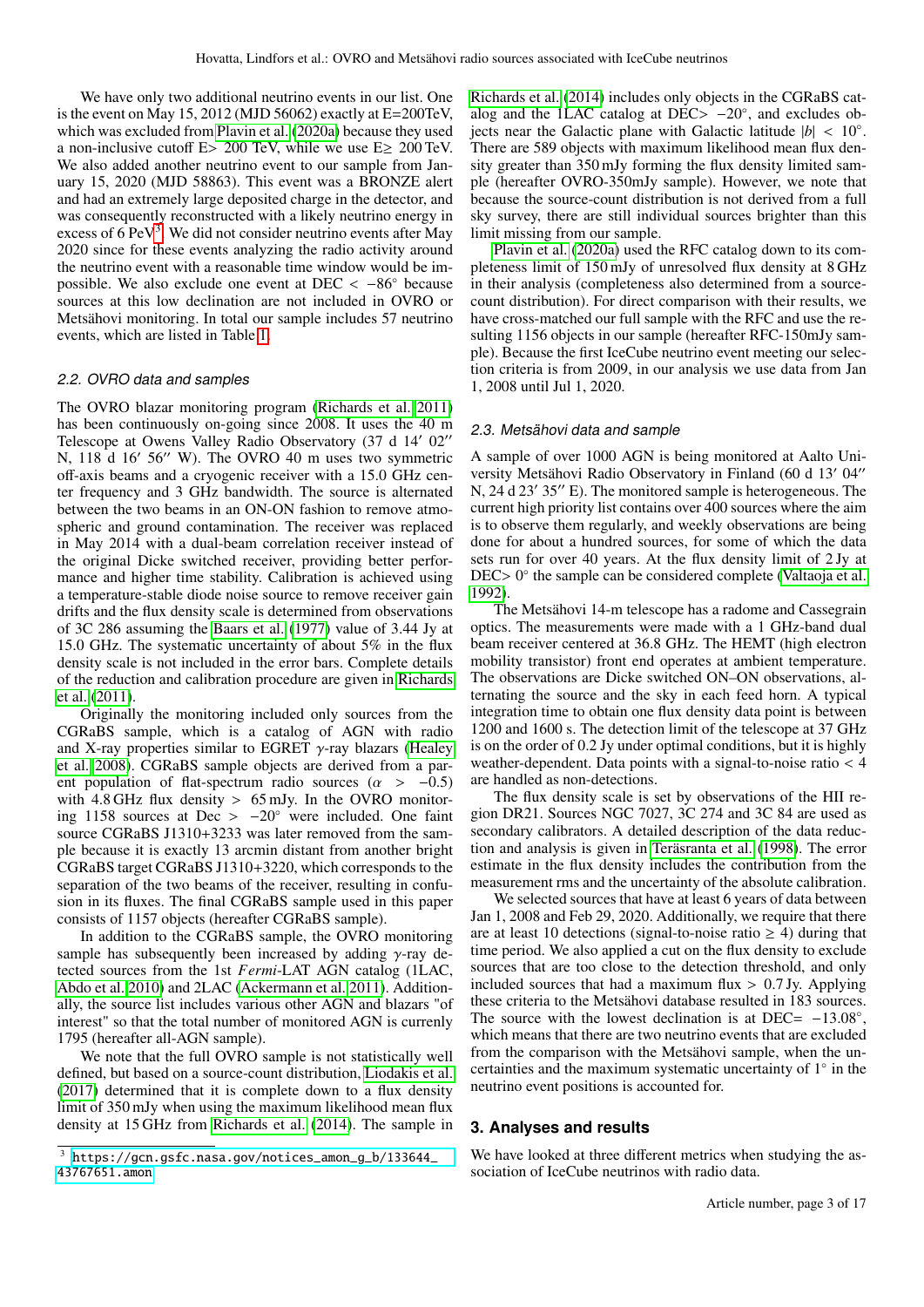Table 1. IceCube neutrino events at E≥ 200 TeV used in our analyses

<span id="page-3-0"></span>

| Date                     | <b>MJD</b>     | Type                        | RA               | <b>RA</b> Error    |                    | $\overline{DEC}$ | <b>DEC</b> Error   |                    | Energy                               | Reference                        |
|--------------------------|----------------|-----------------------------|------------------|--------------------|--------------------|------------------|--------------------|--------------------|--------------------------------------|----------------------------------|
|                          |                |                             | (deg.)           |                    | (deg.)             | (deg.)           | (deg.)             |                    | (TeV)                                |                                  |
| $2009 - 08 - 13$         | 55056          | <b>MUONT</b>                | 29.51            | $+0.40$            | $-0.38$            | 1.23             | $+0.18$            | $-0.22$            | 480                                  | $\overline{1}$                   |
| 2009-11-06               | 55141          | <b>MUONT</b>                | 298.21           | $+0.53$            | $-0.57$            | 11.74            | $+0.32$            | $-0.38$            | 250                                  | $\,1\,$                          |
| 2010-06-23               | 55370          | <b>MUONT</b>                | 141.25           | $+0.46$            | $-0.45$            | 47.80            | $+0.56$            | $-0.48$            | 260                                  | $\,1$                            |
| 2010-09-25               | 55464          | <b>MUONT</b>                | 266.29           | $+0.58$            | $-0.62$            | 13.40            | $+0.52$            | $-0.45$            | 460                                  | $\mathbf{1}$                     |
| 2010-10-09               | 55478          | <b>EHEA</b>                 | 331.09           | $+0.56$            | $-0.72$            | 11.10            | $+0.48$            | $-0.58$            | $\qquad \qquad -$                    | 1,2                              |
| 2010-10-28               | 55497          | <b>EHEA</b>                 | 88.68            | $+0.54$            | $-0.55$            | 0.46             | $+0.33$            | $-0.27$            | $\qquad \qquad \blacksquare$         | 1,2                              |
| 2010-11-13               | 55513          | <b>MUONT</b>                | 285.95           | $+1.29$            | $-1.50$            | 3.15             | $+0.70$            | $-0.63$            | 520                                  | $\mathbf{1}$                     |
| 2011-01-28               | 55589          | <b>EHEA</b>                 | 307.53           | $+0.82$            | $-0.81$            | 1.19             | $+0.35$            | $-0.32$            | $\blacksquare$                       | 1,2                              |
| 2011-03-04               | 55624          | <b>EHEA</b>                 | 116.37           | $+0.73$            | $-0.73$            | $-10.72$         | $+0.57$            | $-0.65$            | $\frac{1}{2}$                        | $\overline{c}$                   |
| 2011-05-21               | 55702          | <b>MUONT</b>                | 235.13           | $+2.70$            | $-1.76$            | 20.30            | $+0.44$            | $-0.62$            | 300                                  | $\mathbf{1}$                     |
| 2011-06-10               | 55722          | <b>MUONT</b>                | 272.22           | $+1.23$            | $-1.19$            | 35.55            | $+0.28$            | $-0.29$            | 210                                  | $\mathbf{1}$                     |
| 2011-07-14               | 55756          | <b>HESEA</b>                | 67.86            | $+0.51$            | $-0.72$            | 40.32            | $+0.73$            | $-0.25$            | 253                                  | 2,3                              |
| 2011-09-30               | 55834          | <b>EHEA</b>                 | 266.48           | $+2.09$            | $-1.55$            | $-4.41$          | $+0.59$            | $-0.86$            | $\qquad \qquad \blacksquare$         | $\overline{c}$                   |
| 2012-03-01               | 55987          | <b>EHEA</b>                 | 238.01           | $+0.60$            | $-0.59$            | 18.60            | $+0.46$            | $-0.39$            | $\overline{a}$                       | $\overline{c}$                   |
| 2012-05-15               | 56062          | <b>MUONT</b>                | 198.74           | $+1.44$            | $-1.09$            | 31.96            | $+0.81$            | $-0.58$            | 200                                  | $\,1$                            |
| 2012-05-23               | 56070          | <b>EHEA</b>                 | 171.03           | $+0.81$            | $-0.90$            | 26.36            | $+0.49$            | $-0.30$            | $\blacksquare$                       | $\overline{2}$                   |
| 2012-08-07               | 56146          | <b>MUONT</b><br><b>EHEA</b> | 330.10           | $+0.65$            | $-0.82$            | 1.57<br>19.79    | $+0.46$            | $-0.42$            | 260                                  | $\mathbf{1}$<br>$\overline{2}$   |
| 2012-09-22               | 56192          |                             | 70.75            | $+1.56$            | $-1.63$            |                  | $+1.37$            | $-0.68$            | $\qquad \qquad \blacksquare$         |                                  |
| 2012-10-11               | 56211          | <b>EHEA</b>                 | 205.22           | $+0.59$            | $-0.65$            | $-2.39$          | $+0.51$            | $-0.57$            | $\blacksquare$                       | 1,2                              |
| 2012-10-26               | 56226          | <b>MUONT</b>                | 169.61           | $+1.16$            | $-1.11$            | 28.04            | $+0.67$            | $-0.66$            | 750                                  | $\mathbf{1}$                     |
| 2013-06-27               | 56470          | <b>HESEA</b>                | 93.43            | $+0.80$            | $-0.85$            | 14.02            | $+0.72$            | $-0.75$            | 200                                  | $\boldsymbol{2}$                 |
| 2013-08-17               | 56521          | <b>MUONT</b>                | 224.89<br>129.81 | $+0.87$            | $-1.19$            | $-4.44$          | $+1.21$            | $-0.94$            | 400                                  | $\mathbf{1}$<br>$\overline{2}$   |
| 2013-09-07               | 56542          | <b>EHEA</b>                 |                  | $+0.48$            | $-0.28$            | $-10.36$         | $+0.36$            | $-0.31$            | $\overline{\phantom{a}}$             |                                  |
| 2013-10-14               | 56579          | <b>MUONT</b>                | 32.94            | $+0.63$            | $-0.62$            | 10.20            | $+0.34$            | $-0.49$            | 390                                  | $\,1$                            |
| 2013-10-23               | 56588          | <b>EHEA</b>                 | 301.82           | $+1.10$            | $-0.93$            | 11.49            | $+1.19$            | $-1.09$            | $\blacksquare$                       | $\overline{2}$<br>$\overline{2}$ |
| 2013-12-04               | 56630          | <b>EHEA</b>                 | 289.16           | $+1.08$            | $-0.94$            | $-14.25$         | $+0.91$            | $-0.81$            | $\overline{a}$                       | $\overline{c}$                   |
| 2014-01-08               | 56665          | <b>EHEA</b>                 | 344.53           | $+0.67$            | $-0.48$            | 1.57             | $+0.35$            | $-0.32$            | $\overline{\phantom{a}}$             |                                  |
| 2014-01-09               | 56666          | <b>EHEA</b>                 | 292.85           | $+0.87$            | $-0.94$            | 33.06            | $+0.50$            | $-0.46$            | ÷                                    | 1,2<br>$\boldsymbol{2}$          |
| 2014-02-03               | 56691          | <b>EHEA</b>                 | 349.54           | $+2.21$            | $-1.97$            | $-13.71$         | $+1.23$            | $-1.38$            | $\overline{a}$<br>340                | $\mathbf{1}$                     |
| 2014-06-09               | 56817<br>56819 | <b>MUONT</b>                | 106.26           | $+2.27$            | $-1.90$            | 1.29             | $+0.83$            | $-0.74$            |                                      |                                  |
| 2014-06-11               |                | <b>EHEA</b>                 | 110.30<br>169.72 | $+0.66$            | $-0.45$            | 11.57            | $+0.14$            | $-0.24$            | $\blacksquare$<br>$\frac{1}{2}$      | 1,2<br>$\boldsymbol{2}$          |
| 2014-09-23<br>2015-01-27 | 56923<br>57049 | <b>EHEA</b><br><b>MUONT</b> | 100.48           | $+0.91$<br>$+0.95$ | $-0.86$<br>$-1.87$ | $-1.34$<br>4.56  | $+0.73$<br>$+0.68$ | $-0.66$<br>$-0.50$ | 210                                  | $\mathbf{1}$                     |
| 2015-05-15               | 57157          | <b>MUONT</b>                | 91.60            | $+0.16$            | $-0.74$            | 12.18            | $+0.37$            | $-0.35$            | 240                                  | $\mathbf{1}$                     |
| 2015-07-14               | 57217          | <b>MUONT</b>                | 325.50           | $+1.77$            | $-1.46$            | 26.10            | $+1.68$            | $-1.85$            | 300                                  | $\overline{4}$                   |
| 2015-08-12               | 57246          | <b>EHEA</b>                 | 328.19           |                    | $-1.03$            | 6.21             |                    | $-0.49$            |                                      |                                  |
| 2015-08-31               | 57265          | <b>EHEA</b>                 | 54.85            | $+1.01$<br>$+0.94$ | $-0.98$            | 33.96            | $+0.44$<br>$+1.07$ | $-1.19$            | $\Box$                               | 2,5<br>$\overline{c}$            |
| 2015-09-04               | 57269          | <b>MUONT</b>                | 134.00           | $+0.39$            | $-0.58$            | 28.00            | $+0.47$            | $-0.47$            | $\overline{\phantom{a}}$<br>220      | 5                                |
| 2015-09-23               | 57288          | <b>EHEA</b>                 | 103.27           | $+0.70$            | $-1.36$            | 3.88             | $+0.59$            | $-0.71$            |                                      | 2                                |
| 2015-09-26               | 57291          | <b>EHEA</b>                 | 194.50           | $+0.76$            | $-1.21$            | $-4.34$          | $+0.70$            | $-0.95$            | ۰<br>$\overline{\phantom{a}}$        | $\overline{c}$                   |
| 2015-11-14               | 57340          | <b>MUONT</b>                | 76.30            | $+0.75$            | $-0.74$            | 12.60            | $+0.61$            | $-0.58$            | 740                                  | 5                                |
| 2015-11-22               | 57348          | <b>EHEA</b>                 | 262.18           | $+0.90$            | $-1.21$            | $-2.38$          | $+0.73$            | $-0.43$            | $\blacksquare$                       | $\overline{2}$                   |
| 2016-01-28               | 57415          | EHEA                        | 263.40           | $+1.35$            | $-1.18$            | $-14.79$         | $+0.99$            | $-1.02$            | $\frac{1}{2}$                        | $\sqrt{2}$                       |
| 2016-03-31               | 57478          | <b>MUONT</b>                | 15.60            | $+0.45$            | $-0.58$            | 15.60            | $+0.53$            | $-0.60$            | 380                                  | $\overline{4}$                   |
| 2016-05-10               | 57518          | <b>EHEA</b>                 | 352.34           | $+1.63$            | $-1.31$            | 2.09             | $+0.99$            | $-0.85$            | $\blacksquare$                       | $\overline{c}$                   |
| 2016-07-31               | 57600          | <b>EHEA</b>                 | 214.50           | $+0.75$            | $-0.75$            | $-0.33$          | $+0.75$            | $-0.75$            | $\blacksquare$                       | 2,5                              |
| 2016-08-06               | 57606          | <b>EHEA</b>                 | 122.81           | $+0.50$            | $-0.50$            | $-0.81$          | $+0.50$            | $-0.50$            | $\blacksquare$                       | $\overline{c}$                   |
| 2016-12-10               | 57732          | <b>EHEA</b>                 | 46.58            | $+1.10$            | $-1.00$            | 14.98            | $+0.45$            | $-0.40$            | $\blacksquare$                       | $\sqrt{2}$                       |
| 2017-03-21               | 57833          | <b>EHEA</b>                 | 98.30            | $+1.20$            | $-1.20$            | $-15.02$         | $+1.20$            | $-1.20$            |                                      | $\sqrt{2}$                       |
| 2017-09-22               | 58018          | <b>EHEA</b>                 | 77.43            | $+0.95$            | $-0.65$            | 5.72             | $+0.50$            | $-0.30$            | 290                                  | 6                                |
| 2017-11-06               | 58063          | EHEA                        | 340.00           | $+0.70$            | $-0.50$            | 7.40             | $+0.35$            | $-0.25$            | $\blacksquare$                       | $\boldsymbol{7}$                 |
| 2018-09-08               | 58369          | <b>EHEA</b>                 | 144.58           | $+1.55$            | $-1.45$            | $-2.13$          | $+0.90$            | $-1.20$            | $\qquad \qquad \blacksquare$         | $\boldsymbol{7}$                 |
| 2018-10-23               | 58414          | <b>EHEA</b>                 | 270.18           | $+2.00$            | $-1.70$            | $-8.57$          | $+1.25$            | $-1.30$            |                                      | $\boldsymbol{7}$                 |
| 2019-03-31               | 58573          | <b>HESEA</b>                | 337.68           | $+0.23$            | $-0.34$            | $-20.70$         | $+0.30$            | $-0.48$            | $\qquad \qquad \blacksquare$<br>1987 | $\boldsymbol{7}$                 |
| 2019-05-03               | 58606          | <b>EHEA</b>                 | 120.28           | $+0.57$            | $-0.77$            | 6.35             | $+0.76$            | $-0.70$            | $\frac{1}{2}$                        | $\tau$                           |
| 2019-07-30               | 58694          | GOLD                        | 225.79           | $+1.28$            | $-1.43$            | 10.47            | $+1.14$            | $-0.89$            | 299                                  | $\boldsymbol{7}$                 |
| 2020-01-15               | 58863          | <b>BRONZE</b>               | 67.46            | $+0.34$            | $-0.34$            | $-14.63$         | $+0.34$            | $-0.34$            | 6000                                 | $\tau$                           |
|                          |                |                             |                  |                    |                    |                  |                    |                    |                                      |                                  |

References. (1) [Aartsen et al.](#page-10-3) [\(2016\)](#page-10-3); (2) [IceCube Collaboration](#page-11-45) [\(2018\)](#page-11-45); (3) [The IceCube Collaboration et al.](#page-11-38) [\(2015\)](#page-11-38); (4) [IceCube Collaboration](#page-11-34) [et al.](#page-11-34) [\(2019\)](#page-11-34); (5) [IceCube Collaboration et al.](#page-11-35) [\(2017\)](#page-11-35); (6) [IceCube Collaboration et al.](#page-11-8) [\(2018b\)](#page-11-8); (7) <https://gcn.gsfc.nasa.gov/amon.html>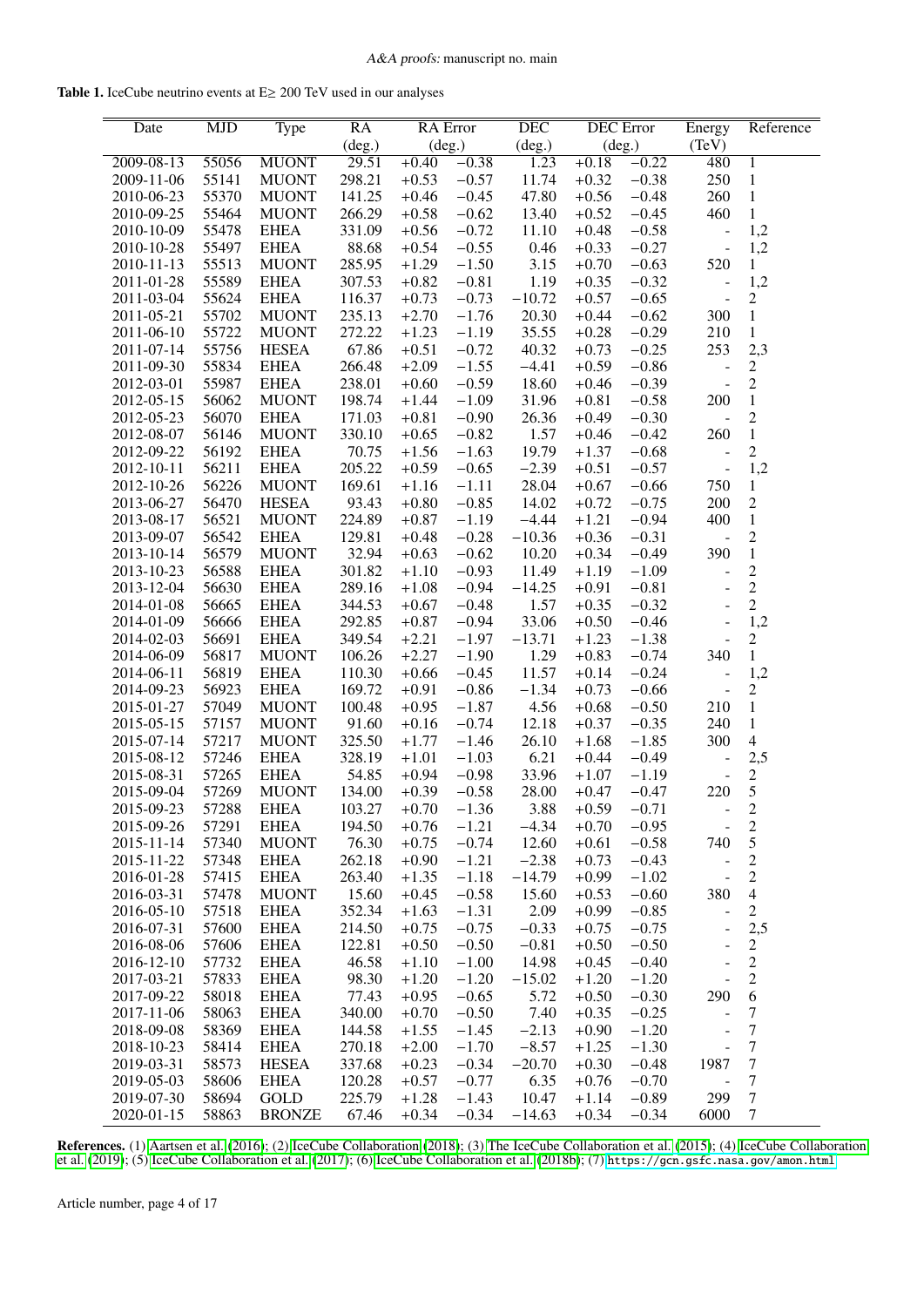- 1. Mean flux density of the associated sources.
- 2. Mean activity index of the associated sources.
- 3. Number of flaring sources in the sample.

In Sect. [3.1,](#page-4-0) we describe how we match the neutrino positions with our radio samples. Following [Plavin et al.](#page-11-29) [\(2020a\)](#page-11-29), we estimate the (unknown) systematic uncertainties in the IceCube event positions using our data. We also describe how we generate random Monte Carlo samples to obtain the chance coincidence probability in our analysis. In Sect. [3.2](#page-4-1) we discuss the analysis of the mean flux density, while the mean activity index and the number of flaring sources in the sample are discussed in Sect. [3.3.](#page-4-2)

#### <span id="page-4-0"></span>3.1. Position matching and systematic uncertainty estimation

As described in [Plavin et al.](#page-11-29) [\(2020a\)](#page-11-29), in order to match the neutrino positions with our samples, we must first translate the  $Ω<sub>90</sub>$  error regions into two-dimensional coverage regions. This is done by multiplying the individual statistical errors in RA and DEC with the ratio of 90% quantiles of two- and onedimensional Gaussian distributions:  $\frac{\sqrt{-\log(1-0.9)}}{\text{erf}^{-1}(0.9)} \approx 1.3$  [\(Plavin](#page-11-29)<br>et al. 2020a). This way we obtain regions around the neutrino  $erf^{-1}(0.9)$ [et al. 2020a\)](#page-11-29). This way we obtain regions around the neutrino events that are bounded by four quarters of ellipses.

Following [Plavin et al.](#page-11-29) [\(2020a\)](#page-11-29), we estimate the unknown additional systematic uncertainty in the neutrino positions using our data. We leave the systematic uncertainty <sup>∆</sup>ψ free in our analysis, and scan over a range from  $0.1^{\circ}$  to  $1.0^{\circ}$  with a step of  $\Delta u = 0.1^{\circ}$  We then add  $\Delta u$  to the statistical uncertainties in RA  $\Delta \psi = 0.1^{\circ}$ . We then add  $\Delta \psi$  to the statistical uncertainties in RA and DEC in all directions and DEC in all directions.

For each  $\Delta\psi$  we first find all the sources in our samples that fall within the elliptical region around the neutrino event (see Fig. [1](#page-4-3) for an example). We then calculate the test statistic of interest (mean flux density or activity index) for each source. We repeat this step for random Monte Carlo samples. Similar to [Plavin et al.](#page-11-29) [\(2020a\)](#page-11-29), we generate random comparison samples by shifting the IceCube neutrino positions in RA while keeping the DEC constant. This way we reproduce the effect that the sensitivity of the instrument depends only on zenith angle [\(Aart](#page-10-5)[sen et al. 2017b\)](#page-10-5). We then match these random neutrino samples with our observed samples, and calculate the same test statistic (mean flux density and activity index) for each associated random source.

With this procedure we can estimate the distribution of the test statistic under the null hypothesis of no association between the neutrino events and the radio sources. We can then estimate, under the null hypothesis, the chance probability of obtaining a value of the test statistic equal or larger than the one obtained from the data as,

<span id="page-4-4"></span>
$$
p = \frac{M+1}{N+1},\tag{1}
$$

where *M* is the number of random samples with a larger test statistic than in the real data, and *N* is the number of random samples [\(Davison & Hinkley 2013\)](#page-11-46), which in our case is 10 000. This is given as the pre-trial p-value when reporting our results. We then select as the optimal systematic uncertainty the value that gives the smallest pre-trial p-value.

In order to account for the factor resulting from these multiple trials, we again follow [Plavin et al.](#page-11-29) [\(2020a\)](#page-11-29) and insert the calculation of the post-trial p-value into our Monte Carlo simulations. To do this, we treat each random sample as the real observation, and calculate how many times we obtain as small



<span id="page-4-3"></span>Fig. 1. Example of the elliptical uncertainty region around the neutrino event on Aug 12, 2015 (MJD 57246) and the positions of the three associations found for it in the OVRO sample. The solid black line shows the statistical error ellipse of the neutrino position (shown with a black cross), where the quarters are asymmetric in all directions. The blue dashed line shows the additional systematic uncertainty  $\Delta \psi = 0.6^{\circ}$  as found optimal for the mean flux density analysis in the CGRaBS samfound optimal for the mean flux density analysis in the CGRaBS sample.

pre-trial p-value by chance as is obtained for the real data. This will be *M* in Eq. [1,](#page-4-4) which we now use to obtain the post-trial p-value.

# <span id="page-4-1"></span>3.2. Mean flux density

The mean flux densities of the associated sources in the different samples are given in Table [2](#page-5-0) for the OVRO samples and Table [3](#page-5-1) for the Metsähovi sample. The optimal systematic uncertainty  $\Delta\psi$  varies between 0.3<sup>°</sup> and 0.6<sup>°</sup> for the different samples due<br>to the random nature of the process. These are, however, similar to the random nature of the process. These are, however, similar to values found by [Plavin et al.](#page-11-29) [\(2020a\)](#page-11-29). The optimal value and the number of associations within this limit are given in Table [4.](#page-6-1) When comparing the mean flux density values with random samples, we average the values of the individual sources within the sample of associated sources to obtain a single parameter for the sample. These are also given in Table [4,](#page-6-1) along with the resulting pre-trial and post-trial p-values. The OVRO and Metsähovi light curves of these sources are shown in Appendix A.

#### <span id="page-4-2"></span>3.3. Time-Dependent analysis

# 3.3.1. Mean activity index

Because both OVRO and Metsähovi light curves are well sampled, we can estimate whether any of the associated blazars show flaring behavior during the arrival time of the neutrino. Following [Plavin et al.](#page-11-29) [\(2020a\)](#page-11-29), we use the activity index (A.I.), defined as the mean flux density within a time window around the neu-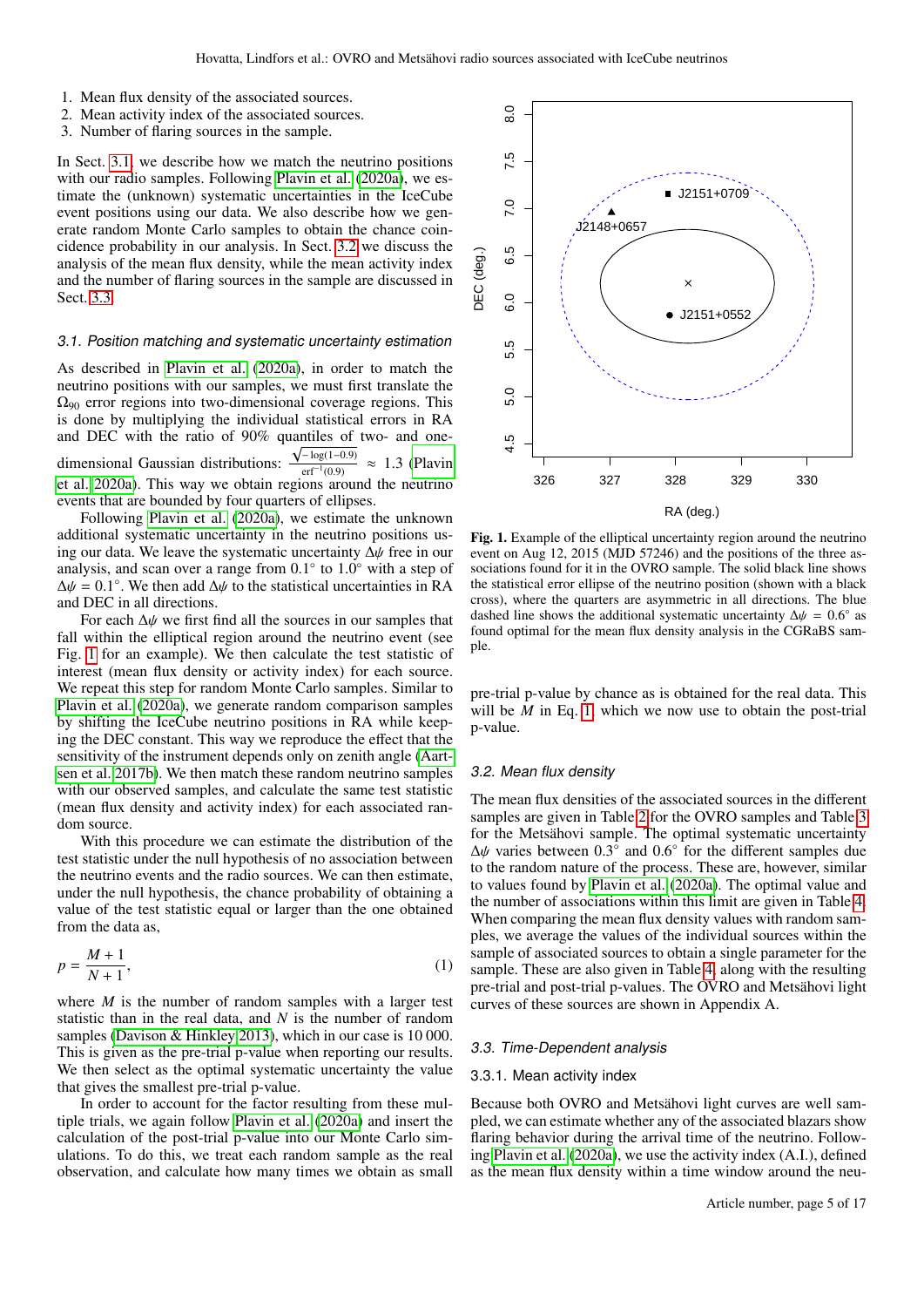| IceCube Event |              |                         |                          | <b>AGN</b>      |                 |                         |                         |                         |                       |                     |
|---------------|--------------|-------------------------|--------------------------|-----------------|-----------------|-------------------------|-------------------------|-------------------------|-----------------------|---------------------|
| <b>MJD</b>    | Category     | J2000 Name              | Other Name               | RA              | <b>DEC</b>      | all                     | <b>CGR</b>              | 350                     | 150                   | $\langle S \rangle$ |
|               |              |                         |                          | $(\text{deg.})$ | $(\text{deg.})$ |                         |                         |                         |                       | (Jy)                |
| (1)           | (2)          | (3)                     | (4)                      | (5)             | (6)             | (7)                     | (8)                     | (9)                     | (10)                  | (11)                |
| 55478.38058   | <b>EHEA</b>  | $J2203+1007$            | $\overline{B2201} + 098$ | 330.8790        | 10.1283         | $\overline{\text{X}}$   | $\overline{\text{X}}$   | .                       | $\overline{\text{X}}$ | 0.13                |
|               |              | $J2200+1030$            | TXS 2157+102             | 330.0330        | 10.5021         | $\cdots$                | .                       | .                       | X                     | 0.22                |
| 55834.44514   | <b>EHEA</b>  | $J1743 - 0350$          | PKS 1741-038             | 265.9950        | $-3.8344$       | $\overline{X}$          | $\overline{\text{X}}$   | $\overline{X}$          | $\overline{X}$        | 4.24                |
| 56062.96000   | <b>MUONT</b> | $J1310+3220$            | B1308+326                | 197.6190        | 32.3453         | $\overline{\text{X}}$   | $\overline{\text{X}}$   | $\overline{X}$          | $\overline{\text{X}}$ | 2.08                |
| 56070.57428   | <b>EHEA</b>  | $\overline{J1125+2610}$ | PKS 1123+264             | 171.4740        | 26.1722         | $\overline{\mathrm{X}}$ | $\overline{\text{X}}$   | $\overline{\text{X}}$   | $\overline{\text{X}}$ | 0.88                |
| 56146.21000   | <b>MUONT</b> | $J2200+0234$            | GB6 B2158+0219           | 330.2060        | 2.5750          | $\cdots$                | $\overline{\text{X}}$   | .                       | $\ddots$              | 0.10                |
| 56579.91000   | <b>MUONT</b> | $J0211+1051$            | GB6 B0208+1037           | 32.8049         | 10.8594         | $\overline{X}$          | $\overline{\text{X}}$   | $\overline{X}$          | $\overline{\text{X}}$ | 0.90                |
| 56630.47006   | <b>EHEA</b>  | J1916-1519              | B1914-154                | 289.2190        | $-15.3167$      | $\overline{\text{X}}$   | $\overline{\text{X}}$   | $\cdots$                | $\overline{\text{X}}$ | 0.21                |
| 57246.75909   | <b>EHEA</b>  | $J2151+0552$            | PKS 2149+056             | 327.9080        | 5.8703          | $\overline{\mathrm{X}}$ | $\overline{\mathrm{X}}$ | $\overline{\text{X}}$   | $\overline{\text{X}}$ | 0.40                |
|               |              | $J2148+0657$            | PKS 2145+067             | 327.0230        | 6.9606          | $\cdots$                | X                       | $\cdots$                | X                     | 3.99                |
|               |              | $J2151+0709$            | PKS 2149+069             | 327.8810        | 7.1572          |                         | X                       | $\cdots$                | X                     | 0.84                |
| 57265.21782   | <b>EHEA</b>  | $J0341+3352$            | TXS 0337+337             | 55.2916         | 33.8725         | $\overline{\mathrm{X}}$ | $\overline{\text{X}}$   | .                       | $\ddots$              | 0.10                |
|               |              | $J0336+3218^a$          | B0333+321                | 54.1254         | 32.3082         | X                       | $\cdots$                | $\cdots$                | $\mathbf X$           | 1.86                |
| 57291.90119   | <b>EHEA</b>  | J1256-0547              | 3C279                    | 194.0470        | $-5.7892$       | $\overline{\mathrm{X}}$ | $\overline{\text{X}}$   | $\overline{X}$          | $\overline{\text{X}}$ | 18.02               |
| 57340.90000   | <b>MUONT</b> | $J0502+1338$            | PKS 0459+135             | 75.6384         | 13.6361         | $\cdots$                | $\overline{\text{X}}$   | $\cdots$                | $\overline{\text{X}}$ | 0.44                |
| 57415.18346   | <b>EHEA</b>  | $J1724 - 1443$          | TXS 1721-146             | 261.1960        | $-14.7331$      | $\ddotsc$               | $\overline{\text{X}}$   | $\cdots$                | $\overline{\text{X}}$ | 0.41                |
|               |              | J1733-1304              | PKS 1730-130             | 263.2610        | $-13.0803$      | $\cdots$                | X                       | .                       | X                     | 4.49                |
| 57833.31413   | <b>EHEA</b>  | $J0631 - 1410$          | TXS 0629-141             | 97.8343         | $-14.1753$      | $\overline{X}$          | $\overline{\text{X}}$   | $\overline{\mathrm{X}}$ | $\overline{\text{X}}$ | 0.59                |
|               |              | $J0630 - 1323$          | TXS 0628-133             | 97.7246         | $-13.3928$      | X                       | X                       | X                       | X                     | 0.43                |
| 58018.87118   | <b>EHEA</b>  | $J0509 + 0541$          | TXS 0506+056             | 77.3582         | 5.6931          | $\overline{\text{X}}$   | $\overline{\text{X}}$   | $\overline{\text{X}}$   | $\overline{\text{X}}$ | 0.69                |
| 58063.65254   | <b>EHEA</b>  | $J2238+0724$            | GB6 B2235+0708           | 339.5430        | 7.4039          | $\overline{\text{X}}$   | $\overline{\text{X}}$   | $\cdots$                | $\overline{\text{X}}$ | 0.16                |
| 58694.74353   | <b>GOLD</b>  | $J1504+1029$            | PKS 1502+106             | 226.1040        | 10.4942         | $\overline{\text{X}}$   | $\overline{\text{X}}$   | $\overline{\text{X}}$   | $\overline{\text{X}}$ | 2.07                |

<span id="page-5-0"></span>Table 2. Mean flux density (Sect. [3.2\)](#page-4-1) of OVRO AGN within the error regions of IceCube events

Notes. Cols (5) and (6) give the coordinates of the associated AGN. Cols 7-10 indicate the sample where the match is found. All for all-AGN, CGR for CGRaBS, 350 for OVRO-350mJy, and 150 for RFC-150mJy samples. The optimal systematic uncertainty was 0.6° for the CGRaBS and<br>RFC samples, and 0.3° for all-AGN and OVRO-350mJy samples. Col (11) gives the mean flux de RFC samples, and  $0.3^{\circ}$  for all-AGN and OVRO-350mJy samples. Col (11) gives the mean flux density of the source.<br>(a) Although this source is brighter than 350 mJy it is not included in the OVRO 350mJy sample, because

(*a*) Although this source is brighter than 350 mJy, it is not included in the OVRO-350mJy sample, because it is not included in the sample of [Richards et al.](#page-11-42) [\(2014\)](#page-11-42), which we use to derive our flux-density limited sample.

<span id="page-5-1"></span>Table 3. Mean flux density (Sect. [3.2\)](#page-4-1) and activity index (Sect. [3.3\)](#page-4-2) of Metsähovi AGN within the error regions of IceCube events

| IceCube Event |              |                    | <b>AGN</b>        |                 |                 |                     |      |  |  |
|---------------|--------------|--------------------|-------------------|-----------------|-----------------|---------------------|------|--|--|
| <b>MJD</b>    | Category     | J2000 Name         | Other Name        | RA              | <b>DEC</b>      | $\langle S \rangle$ | A.I. |  |  |
|               |              |                    |                   | $(\text{deg.})$ | $(\text{deg.})$ | (Jy)                |      |  |  |
| (1)           | (2)          | (3)                | (4)               | (5)             | (6)             | (7)                 | (8)  |  |  |
| 55834.44514   | <b>EHEA</b>  | $J1743 - 0350$     | PKS 1741-038      | 265.9953        | $-3.8346$       | 3.61                | 1.36 |  |  |
| 56062.96000   | <b>MUONT</b> | $J1310+3220$       | B1308+326         | 197.6194        | 32.3455         | 1.76                | 1.28 |  |  |
|               |              | $J1310+3233^a$     | B1308+328         | 197.7475        | 32.5596         | 0.49                | 0.81 |  |  |
| 56579.91000   | <b>MUONT</b> | $10211 + 1051$     | GB6 B0208+1037    | 32.8049         | 10.8597         | 1.15                | 2.04 |  |  |
| 57265.21782   | <b>EHEA</b>  | $J(0.336 + 3218)$  | B0333+321         | 54.1255         | 32.3081         | 1.58                | 0.55 |  |  |
| 57291.90119   | <b>EHEA</b>  | J1256-0547         | 3C <sub>279</sub> | 194.0465        | $-5.7893$       | 19.07               | 0.89 |  |  |
| 58018.87118   | <b>EHEA</b>  | $J(0.509 + 0.541)$ | TXS 0506+056      | 77.3579         | 5.6931          | 1.17                | 0.42 |  |  |
| 58694.74353   | <b>GOLD</b>  | $J1504+1029$       | PKS1502+106       | 226.1041        | 10.4942         | 2.05                | 1.69 |  |  |

Notes. Cols (5) and (6) give the coordinates of the associated AGN. Col (7) gives the mean flux density and col (8) the activity index of the source. Sources marked with bold-face font in Col. 8 are those showing strong flaring activity (Sect. [3.3.2\)](#page-6-2)

(*a*) This source is the only one of the Metsähovi associations not included in the OVRO samples. It is included in the 4LAC catalog and its optical class is FSRQ and SED class LSP.

trino event divided by the mean flux density outside this time window. [Plavin et al.](#page-11-29) [\(2020a\)](#page-11-29) set the time window as a free parameter similar to the systematic uncertainty. They then selected the time window maximising the mean activity index of their real sample as the optimal time window, which they found to be 0.9 yrs for the RATAN-600 sample.

We explored this approach and we found that it does not work for either the OVRO or the Metsähovi data. The reason is that with the well-sampled light curves from OVRO and Metsähovi, leaving the length of the time window free causes a few individual blazars with large flares around a neutrino event to dominate the optimal time window size. For example, in the OVRO data for TXS 0506+056 (J0509+0541) the optimal time window  $(\Delta T)$  maximising the activity index is 5.6 yrs, simply because at this limit, the window around the neutrino event (calculated as  $\pm \Delta T/2$ ) includes the peak of the large flare following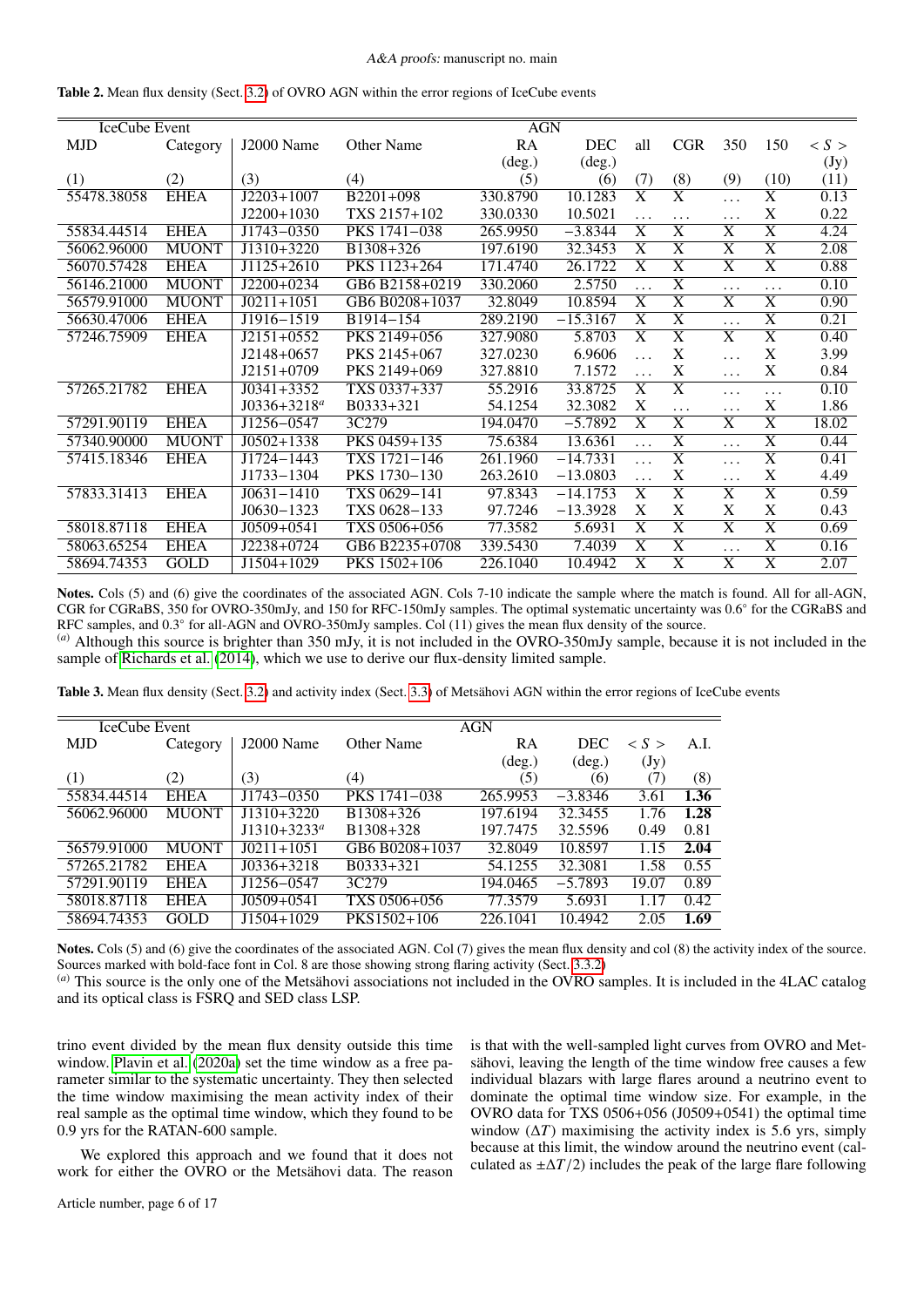<span id="page-6-1"></span>Table 4. Chance coincidence for the mean flux density analysis

| Sample        | $N_{\text{Source}}$ | Δψ             | $N_{\rm Assoc}$ | S >             | pre-trial | post-trial |
|---------------|---------------------|----------------|-----------------|-----------------|-----------|------------|
|               |                     | $(\text{deg})$ |                 | $(\mathrm{Jy})$ | р         | р          |
| (1)           | (2)                 | (3)            | (4)             | (5              | (6)       | 7)         |
| OVRO all-AGN  | 1795                | 0.3            | 15              | 2.19            | 0.012     | 0.025      |
| <b>CGRaBS</b> | 1157                | 0.6            | 20              | 2.06            | 0.015     | 0.037      |
| OVRO-350mJy   | 589                 | 0.3            | 10              | 3.03            | 0.061     | 0.137      |
| RFC-150mJy    | 1156                | 0.6            | 20              | 2.15            | 0.035     | 0.079      |
| Metsähovi     | 183                 | 0.3            | 8               | 3.86            | 0.089     | 0.183      |

Notes. Col (1) indicates the sample studied and col (2) gives the number of sources in that sample. Col (3) gives the optimal systematic uncertainty for the sample, and col (4) the number of associations found using this systematic uncertainty. The pre-trial and post-trial p-values are given in cols (6) and (7), respectively. Post-trial values significant at the  $2\sigma$  level are shown in bold-face font in Col (7).

the neutrino arrival (see Fig. [A.1\)](#page-13-0). We also found that the pretrial p-value is very insensitive to the length of the time window with values between 0.3−0.4% for all window sizes between 0.4 and 3 yrs for the CGRaBS sample.

Because the optimal window size ∆*T* for each source clearly depends on how the neutrino event is positioned with respect to large flares, we think that  $\Delta T$  is more related to the typical flaring time scales of blazars in radio wavelengths than directly to the possible link between neutrinos and radio flares. Therefore, we set the time window ∆*T* to the median structure function time scale from [Hovatta et al.](#page-11-47) [\(2007\)](#page-11-47), which can be taken as the typical flaring time scale of blazars. This value is 2.3 yrs at 15 GHz and 1.4 yrs at 37 GHz. In our analysis, we calculate the activity index using a time range of  $\pm \Delta T/2$  around the neutrino event.

For the activity index analysis we find the optimal systematic uncertainty  $\Delta\psi$  to be 0.4° for the OVRO samples and  $\Delta\psi = 0.3^{\circ}$  for the Metsähovi sample. The activity index for the associated for the Metsähovi sample. The activity index for the associated sources in our samples are tabulated in Tables [5](#page-7-0) and [3](#page-5-1) for the OVRO and Metsähovi samples, respectively.

#### <span id="page-6-2"></span>3.3.2. Number of flaring sources

For our third analysis, we need an objective way to estimate the number of flaring sources. In general, any source with activity index greater than one could be considered to be in a flaring state. However, especially in fainter objects, it is possible to obtain values greater than one simply due to noise in the data. To estimate a threshold for flaring sources that accounts for the typical uncertainties in the OVRO and Metsähovi data, we simulate data of one window length with the same time sampling as the real data whose fluxes are varied around a fixed constant value by the typical uncertainty in our data. This way we get samples with no intrinsic variability, whose only variation is produced by the observing process. We then calculate the resulting A.I. as the mean during this time window over a fixed flux density limit (0.15 Jy for OVRO and 1 Jy for Metsähovi to match a typical fainter target in each sample). We repeat this 100 000 times to obtain a false detection rate.

The limit for obtaining a higher activity index due to noise in 1% of cases is  $A.I.> 1.1$  in the OVRO data and  $A.I.> 1.16$ in the Metsähovi data. A false detection rate of 0.01% is obtained for A.I.> <sup>1</sup>.29 for the OVRO data and A.I.> <sup>1</sup>.71 for the Metsähovi data. We use these limits to estimate the number of flaring sources in the samples. We then use these same limits for the random samples to obtain the probability of chance coincidence. The results from the comparison to random samples are summarized in Table [6](#page-7-1) for the mean activity index and flaring source analysis.

#### <span id="page-6-0"></span>**4. Discussion**

We have looked at the connection between our radio observations of blazars and IceCube neutrino events by first associating the high-energy neutrino events listed in Table [1](#page-3-0) with our monitoring samples at OVRO and Metsähovi. In the following, we first discuss the number of associations in our samples, and the lack of potential counterparts in our samples based on other recent studies. We then discuss the implications of the small number of  $\gamma$ -ray detected sources among our associations. Finally, we discuss our results on the mean flux density and activity index analysis, and their implications for future searches on connection between neutrino events and blazars.

#### 4.1. Number of associated sources

As can be seen from Tables [2,](#page-5-0) [3,](#page-5-1) and [5,](#page-7-0) the number of neutrino events with associated blazars in our samples is in general small, from seven to 16 events (12 – 28%), depending on the sample studied. Although we can expect that only  $\sim 50\%$  of the 57 high-energy neutrinos in Table [1](#page-3-0) are of astrophysical origin [\(Ice-](#page-11-34)[Cube Collaboration et al. 2019\)](#page-11-34), the number of associations is still much smaller than that.

One potential explanation is the incompleteness of our monitoring samples. At OVRO, the monitoring began with the CGRaBS sample of 1157 objects, for which we find 14 associated events when using  $\Delta \psi = 0.4^{\circ}$  as found optimal for the activity index analysis (Table 5) and this increases to 16 events activity index analysis (Table [5\)](#page-7-0), and this increases to 16 events when  $\Delta \psi = 0.6^{\circ}$  from the mean flux density analysis is used (Table 2). The number of associated sources is slightly higher (Table [2\)](#page-5-0). The number of associated sources is slightly higher than the number of associated events (16 and 20 for the activity index and mean flux density analysis, respectively) because there can be multiple sources within the error ellipses. Interestingly, including all AGN monitored at OVRO does not change the associations drastically, although the number of objects in the sample increases to 1795. There are no additional neutrino events associated with OVRO sources and the increase in number of associated sources is simply due to the increase of sources within the same error regions.

This is interesting considering that most of the additional sources were included in the OVRO monitoring after they were detected by the Fermi-LAT. This may imply that  $\gamma$ -ray activity does not necessarily play a major role in the neutrino association, and indeed recent papers on the association between  $\gamma$ -ray and neutrino emission have been inconclusive (see also Sect. [4.2\)](#page-9-0). [Krauß et al.](#page-11-48) [\(2018\)](#page-11-48) studied the  $\gamma$ -ray fluxes of all sources coincident with IceCube neutrino events at E> 100 TeV, and found no direct correlation between the γ-ray flux and expected neu-trino flux. [Franckowiak et al.](#page-11-49) [\(2020\)](#page-11-49) also studied  $\gamma$ -ray detected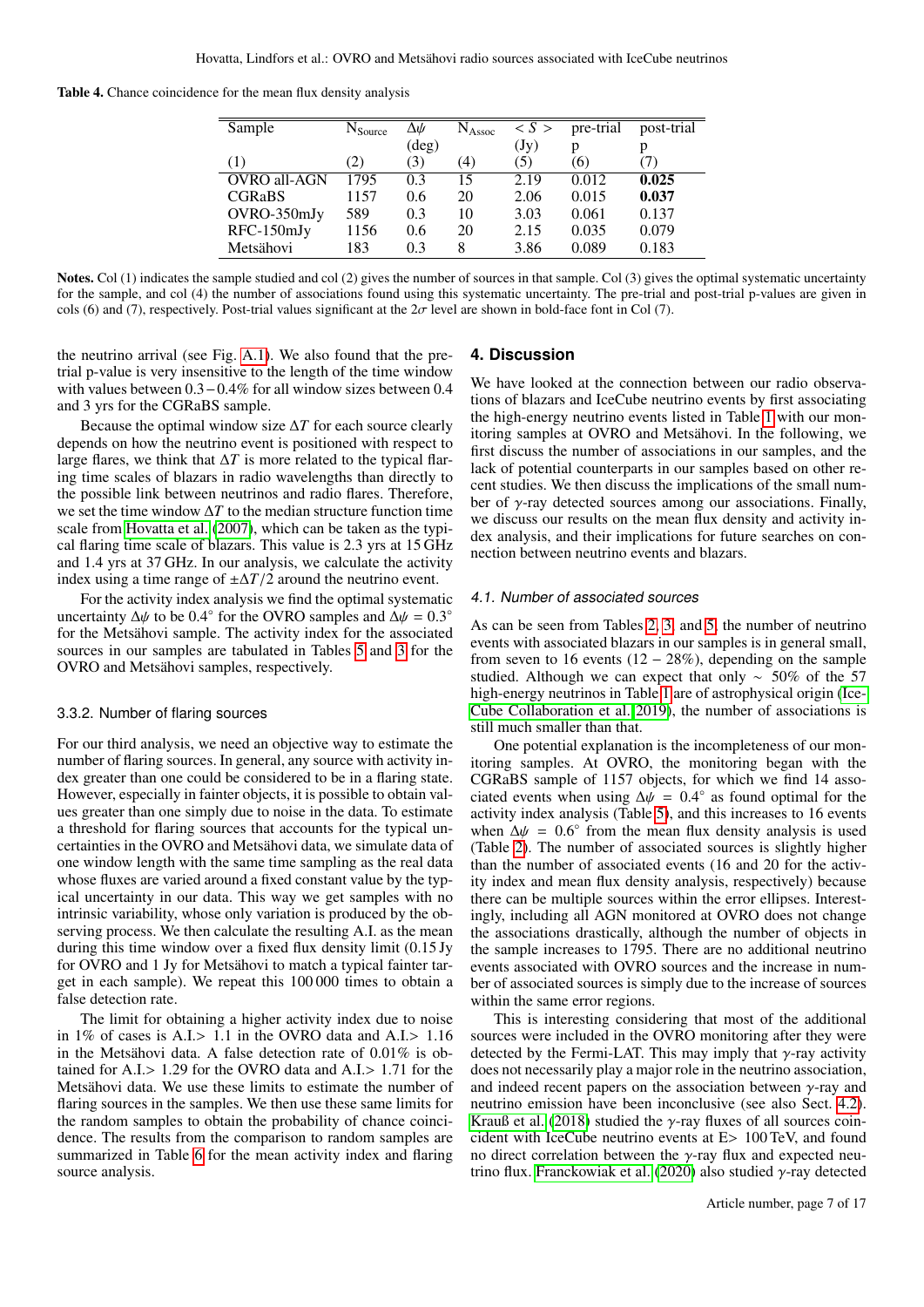| IceCube Event |              |                  |                        | <b>AGN</b>      |                 |                         |                       |                         |                         |          |
|---------------|--------------|------------------|------------------------|-----------------|-----------------|-------------------------|-----------------------|-------------------------|-------------------------|----------|
| <b>MJD</b>    | Category     | J2000 Name       | Other Name             | RA              | <b>DEC</b>      | all                     | <b>CGR</b>            | 350                     | 150                     | A.I.     |
|               |              |                  |                        | $(\text{deg.})$ | $(\text{deg.})$ |                         |                       |                         |                         |          |
| (1)           | (2)          | (3)              | (4)                    | (5)             | (6)             | (7)                     | (8)                   | (9)                     | (10)                    | (11)     |
| 55478.38058   | <b>EHEA</b>  | $J2200+1030^a$   | TXS 2157+102           | 330.0330        | 10.5021         | $\overline{\mathbf{X}}$ | $\cdots$              | $\cdots$                | $\overline{\mathbf{X}}$ | $\cdots$ |
|               |              | $J2203+1007$     | $B2201+098$            | 330.8790        | 10.1283         | X                       | X                     | .                       | X                       | 0.98     |
| 55834.44514   | <b>EHEA</b>  | J1743-0350       | PKS 1741-038           | 265.9950        | $-3.8344$       | X                       | $\overline{X}$        | $\overline{\text{X}}$   | $\overline{X}$          | 1.20     |
| 56062.96000   | <b>MUONT</b> | $J1310+3220$     | B1308+326              | 197.6190        | 32.3453         | $\overline{\mathbf{X}}$ | $\overline{X}$        | $\overline{X}$          | $\overline{X}$          | 1.46     |
| 56070.57428   | <b>EHEA</b>  | J1125+2610       | PKS 1123+264           | 171.4740        | 26.1722         | $\overline{\text{X}}$   | $\overline{X}$        | $\overline{\mathbf{X}}$ | $\overline{\mathbf{X}}$ | 1.02     |
| 56579.91000   | <b>MUONT</b> | $J0211+1051$     | GB6 B0208+1037         | 32.8049         | 10.8594         | X                       | X                     | X                       | X                       | 1.85     |
| 56630.47006   | <b>EHEA</b>  | J1916-1519       | B <sub>1914</sub> -154 | 289.2190        | $-15.3167$      | X                       | X                     |                         | X                       | 0.84     |
| 57246.75909   | <b>EHEA</b>  | $J2151+0709$     | PKS 2149+069           | 327.8810        | 7.1572          | X                       | $\overline{X}$        | $\overline{X}$          | $\overline{X}$          | 0.84     |
|               |              | $J2151+0552$     | PKS 2149+056           | 327.9080        | 5.8703          | X                       | X                     | X                       | X                       | 1.03     |
| 57265.21782   | <b>EHEA</b>  | $J(0341 + 3352)$ | TXS 0337+337           | 55.2916         | 33.8725         | X                       | $\overline{X}$        | .                       | .                       | 1.29     |
|               |              | $J0336+3218$     | B0333+321              | 54.1254         | 32.3082         | X                       | $\cdots$              | .                       | X                       | 0.70     |
| 57291.90119   | <b>EHEA</b>  | J1256-0547       | 3C279                  | 194.0470        | $-5.7892$       | $\overline{\mathbf{X}}$ | X                     | $\overline{\text{X}}$   | $\overline{\text{X}}$   | 1.17     |
| 57340.90000   | <b>MUONT</b> | $J0502+1338$     | PKS 0459+135           | 75.6384         | 13.6361         | $\overline{\text{X}}$   | $\overline{\text{X}}$ | $\overline{\text{X}}$   | $\overline{\text{X}}$   | 1.63     |
| 57833.31413   | <b>EHEA</b>  | $J0631 - 1410$   | TXS 0629-141           | 97.8343         | $-14.1753$      | X                       | X                     | $\overline{\text{X}}$   | X                       | 0.95     |
|               |              | $J0630 - 1323$   | TXS 0628-133           | 97.7246         | $-13.3928$      | $\mathbf{X}$            | X                     | X                       | X                       | 1.49     |
| 58018.87118   | <b>EHEA</b>  | $J0509+0541$     | TXS 0506+056           | 77.3582         | 5.6931          | X                       | $\overline{\text{X}}$ | $\overline{\text{X}}$   | $\overline{\text{X}}$   | 0.99     |
| 58063.65254   | <b>EHEA</b>  | J2238+0724       | GB6 B2235+0708         | 339.5430        | 7.4039          | X                       | X                     | $\ddotsc$               | $\overline{\text{X}}$   | 0.96     |
| 58694.74353   | <b>GOLD</b>  | J1504+1029       | PKS 1502+106           | 226.1040        | 10.4942         | $\overline{X}$          | $\overline{X}$        | $\overline{\mathbf{X}}$ | $\overline{X}$          | 1.81     |

<span id="page-7-0"></span>Table 5. Activity index (Sect. [3.3\)](#page-4-2) of OVRO AGN within the error regions of IceCube events

Notes. Cols (5) and (6) give the coordinates of the associated AGN. Cols 7-10 indicate the sample where the match is found. All for all-AGN, CGR for CGRaBS, 350 for OVRO-350mJy, and 150 for RFC-150mJy samples. The optimal systematic uncertainty ∆ $\psi$  was 0.4° for all the samples. Sources for which the activity index is marked with bold-face font in Col. 11 are tho Sources, for which the activity index is marked with bold-face font in Col. 11 are those showing strong flaring activity (Sect. [3.3.2\)](#page-6-2). (*a*) This source was added to OVRO monitoring only in December 2011 after its inclusion in the 2LAC catalog, which is why there

is no activity index available for it around the neutrino event in October 2010.

<span id="page-7-1"></span>Table 6. Chance coincidence for the activity index analysis

| Sample            | N <sub>Source</sub> | Δψ             | $N_{\rm Assoc}$ | $<$ A.I. $>$ |       |       | $N_{\text{flaring}}$ | p     |       | $N_{\text{flaring}}$ |       |       |
|-------------------|---------------------|----------------|-----------------|--------------|-------|-------|----------------------|-------|-------|----------------------|-------|-------|
|                   |                     | $(\text{deg})$ |                 |              | pre   | post  | (1%)                 | pre   | post  | $(0.01\%)$           | pre   | post  |
| $\left( 1\right)$ | $\left( 2\right)$   | (3)            | (4)             | (5)          | (6)   |       | (8)                  | (9)   | 10)   | (11)                 | 12)   | (13)  |
| OVRO all-AGN      | 795                 | 0.4            | 18              | l.19         | 0.002 | 0.007 | 8                    | 0.354 | 0.514 | 6                    | 0.026 | 0.049 |
| <b>CGRaBS</b>     | 157                 | 0.4            | 16              | .22          | 0.003 | 0.010 | 8                    | 0.087 | 0.166 | 6                    | 0.007 | 0.017 |
| OVRO-350mJy       | 589                 | 0.4            | 12              | . 29         | 0.006 | 0.020 |                      | 0.016 | 0.033 |                      | 0.003 | 0.006 |
| $RFC-150mJy$      | 156                 | 0.4            |                 | 1.18         | 0.008 | 0.028 |                      | 0.174 | 0.310 |                      | 0.021 | 0.045 |
| Metsähovi         | 183                 | 0.3            |                 | 1.13         | 0.232 | 0.420 | 4                    | 0.004 | 0.007 |                      | 0.076 | 0.083 |

Notes. Col (1) indicates the sample studied and col (2) gives the number of sources in that sample. Col (3) gives the optimal systematic uncertainty <sup>∆</sup>ψ, which for each sample was found to be the same for all the A.I. analyses. Col (4) gives the number of associations found using this systematic uncertainty. The pre-trial and post-trial p-values are given in cols (6) and (7), respectively. Col (8) gives the number of flaring sources in the sample when  $1\%$  false-detection rate is used. The threshold is A.I. > 1.1 for the OVRO samples and A.I. > 1.16 for the Metsähovi sample. Col (11) is the same for 0.01% false-detection rate, which is A.I. > <sup>1</sup>.29 for the OVRO samples and A.I.> <sup>1</sup>.71 for the Metsähovi sample. Post-trial values significant at the  $2\sigma$  level are shown in bold-face font in Cols (7) and (13).

sources associated with IceCube neutrino events at E> 100 TeV, and found that the results are consistent both with no correlation between the  $\gamma$ -ray and neutrino fluxes, as well as a linear correlation between the two. They also included the OVRO light curves of nine associated sources, and found no direct link between the radio flux density and neutrino arrival times, although this was not quantified.

Table [7](#page-8-0) lists the optical classification, redshift, synchrotron peak frequency and luminosity, variability Doppler factor, and radio modulation index of the associated sources in the OVRO sample. The large majority of our 22 associations are FSRQs (15) with only five BL Lacs and two blazars of unknown type (BCU). This reflects the composition of our original CGRaBS sample, where 70% of the sources are FSRQs and only 11% are BL Lacs [\(Richards et al. 2014\)](#page-11-42), and there is no contradic-

Article number, page 8 of 17

tion with results of [Huber](#page-11-19) [\(2019\)](#page-11-19) who found the strongest connection between LBLs and IBLs. Interestingly, one of our targets J2148+0657 has been identified in [Liodakis & Petropoulou](#page-11-50) [\(2020\)](#page-11-50) as a probable neutrino candidate based on a protonsynchrotron model. Although two other sources are within the error ellipse of IceCube (Fig. [1\)](#page-4-3), confirming J2148+0657 as a neutrino emitter would have interesting implications for our understanding of jet energetics.

As mentioned earlier, [Giommi et al.](#page-11-18) [\(2020\)](#page-11-18) found in their analysis an excess of ISP and HSP sources in the neutrino associations. We note that although the inclusion of the LAT-detected sources has increased the number of HSP sources in our monitoring sample, most of the sources are still LSP objects [\(Richards](#page-11-42) [et al. 2014\)](#page-11-42). Although [Giommi et al.](#page-11-18) [\(2020\)](#page-11-18) also included LSP and ISP objects in their study, they still only considered the  $\gamma$ -ray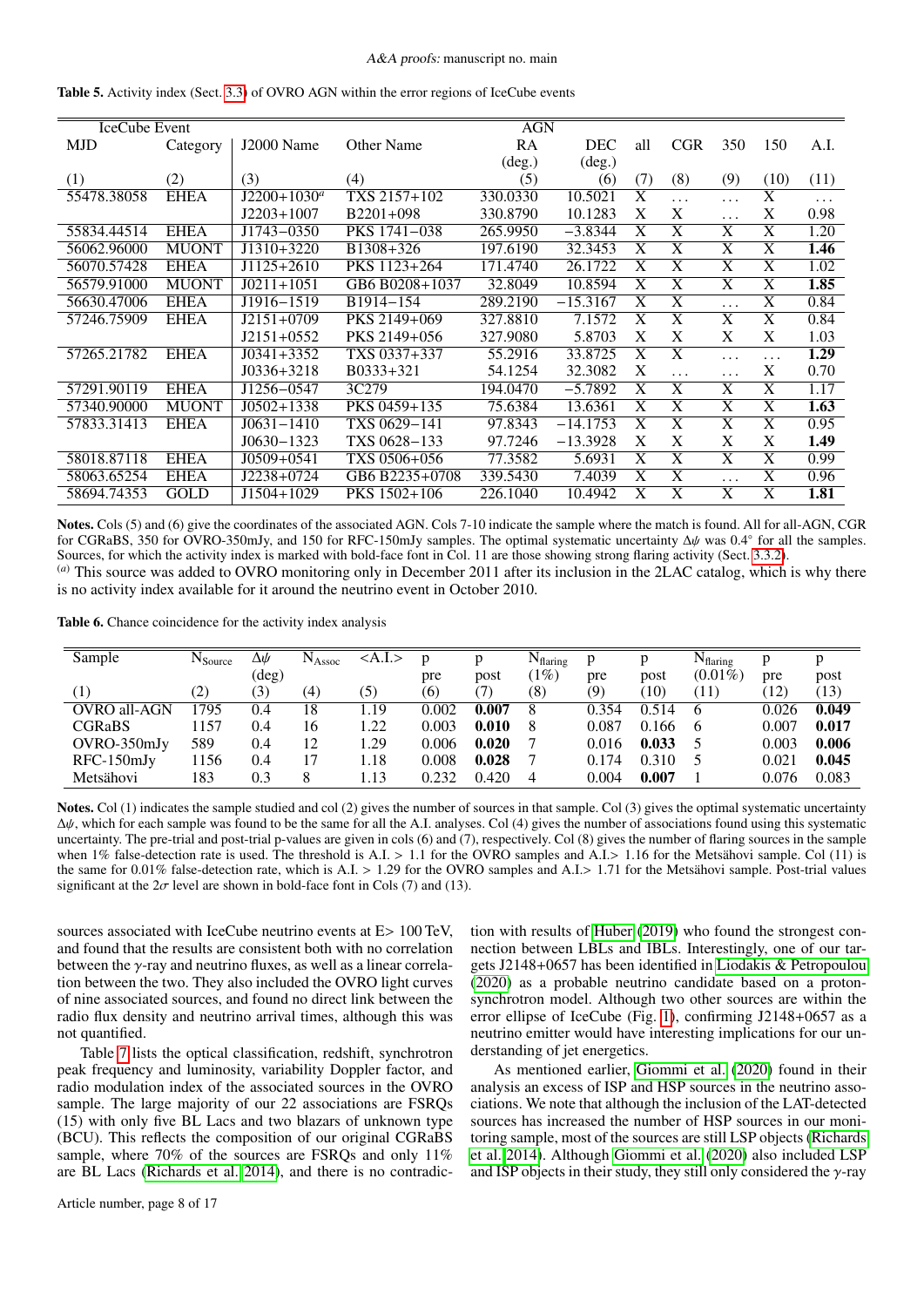<span id="page-8-0"></span>Table 7. Properties of the associated OVRO sources

| J2000 Name     | 4FGL Name         | Opt.        | $\overline{z}$ | log(v <sub>s</sub> ) | $\log(\nu F \nu_{\rm s})$           | $\overline{\delta}_{\text{var}}$ | mod.  |
|----------------|-------------------|-------------|----------------|----------------------|-------------------------------------|----------------------------------|-------|
|                |                   | class       |                | (Hz)                 | $(\text{erg cm}^{-2}\text{s}^{-1})$ |                                  | index |
| (1)            | (2)               | (3)         | (4)            | (5)                  | (6)                                 | (7)                              | (8)   |
| $J0211+1051$   | 4FGL J0211.2+1051 | BLL         | 0.2            | 14.2                 | $-10.3$                             | $8.4^{+6.0}_{-2.0}$              | 0.255 |
| $J0336+3218$   | 4FGL J0336.4+3224 | <b>FSRQ</b> | 1.259          | 13.2                 | $-11.0$                             | $5.5^{+8.8}_{-8.8}$              | 0.275 |
| $J0341+3352$   |                   | <b>FSRQ</b> | 0.725          | 12.9                 | $-12.6$                             | 5.1                              | 0.227 |
| $J0502+1338$   | 4FGL J0502.5+1340 | <b>BLL</b>  | 0.35           | 13.0                 | $-11.7$                             | $15.8^{+5.4}_{-2.2}$             | 0.301 |
| $J0509 + 0541$ | 4FGL J0509.4+0542 | <b>BLL</b>  | 0.3365         | 14.6                 | $-10.7$                             | $14.7^{+3.6}$                    | 0.167 |
| $J0630 - 1323$ |                   | <b>FSRQ</b> | 1.021          | 13.6                 | $-12.1$                             | $32.3^{+2}$                      | 0.125 |
| $J0631 - 1410$ |                   | <b>FSRQ</b> | 1.017          | 12.6                 | $-12.2$                             | $0.6^{+2.0}_{-6.0}$              | 0.100 |
| $J1125+2610$   |                   | <b>FSRQ</b> | 2.341          | 12.3                 | $-12.1$                             | $56.8^{+27.0}_{-20.2}$           | 0.140 |
| J1256-0547     | 4FGL J1256.1-0547 | <b>FSRQ</b> | 0.5361         | 12.7                 | $-10.5$                             | $11.6^{+}$                       | 0.203 |
| J1310+3220     | 4FGL J1310.5+3221 | <b>FSRQ</b> | 0.997          | 12.7                 | $-11.2$                             | $26.4^{+13.4}_{-11.4}$<br>16.6   | 0.244 |
| J1504+1029     | 4FGL J1504.4+1029 | <b>FSRQ</b> | 1.839          | 12.7                 | $-11.7$                             | $17.7^{+6.4}$                    | 0.230 |
| J1724-1443     |                   | $BLL^a$     | 0.899          | 13.2                 | $-12.0$                             | $7.9^{+11.5}_{-2.2}$             | 0.172 |
| J1733-1304     | 4FGL J1733.0-1305 | <b>FSRQ</b> | 0.902          | 12.6                 | $-10.9$                             | $21.5^{+20.3}$<br>9              | 0.059 |
| J1743-0350     | 4FGL J1744.2-0353 | <b>FSRQ</b> | 1.057          | 12.7                 | $-11.2$                             | $6.4^{+15.}_{-2.5}$              | 0.056 |
| J1916-1519     | 4FGL J1916.7-1516 | <b>BCU</b>  | $\ddotsc$      | 12.8                 | $-12.0$                             |                                  | 0.185 |
| $J2148+0657$   | 4FGL J2148.6+0652 | <b>FSRQ</b> | 0.99           | 12.5                 | $-10.7$                             | $1.2^{+0.9}_{-0.1}$<br>$-0.4$    | 0.201 |
| $J2151+0709$   |                   | <b>FSRQ</b> | 1.364          | 12.8                 | $-12.1$                             | $13.1^{+14.4}_{-17}$             | 0.115 |
| $J2151+0552$   |                   | <b>FSRQ</b> | 0.74           | 12.4                 | $-12.2$                             | $18.0^{+4.3}_{-4.2}$             | 0.030 |
| $J2200+1030$   | 4FGL J2200.3+1029 | <b>BLL</b>  | 0.172          | 13.0                 | $-12.5$                             | $3.4^{+6.3}_{-2.3}$              | 0.156 |
| J2200+0234     |                   | <b>FSRQ</b> | 1.323          | 13.1                 | $-12.5$                             | 31.1                             | 0.246 |
| $J2203+1007$   |                   | $BCU^b$     | 0.172          | 12.6                 | $-12.5$                             | $7.6^{+14.6}_{-2.2}$             | 0.156 |
| J2238+0724     |                   | <b>FSRQ</b> | 1.011          | 12.9                 | $-12.0$                             | $16.8^{+7.3}_{-0.7}$             | 0.347 |
|                |                   |             |                |                      |                                     |                                  |       |

Notes. Optical classifications in Col (3) are taken from the 4LAC catalog [\(The Fermi-LAT collaboration 2019\)](#page-11-25) for the sources included in there (ones with name given in Col (2)), and from the 5BZCat catalog [\(Massaro et al. 2015\)](#page-11-51) for the non-LAT sources unless otherwise stated. BCU stands for blazars of unknown optical class. Col (4) gives the redshift of the source. Cols (5) and (6) give the synchrotron peak frequency and peak luminosity, respectively, taken from 4LAC catalog or determined by ourselves for the non-LAT sources. Variability Doppler factors, given in Col (7) are taken from [Liodakis et al.](#page-11-52) [\(2018\)](#page-11-52) or determined by ourselves using the same methods. Radio modulation index determined from OVRO data are given in Col (8), and are taken from [Liodakis et al.](#page-11-41) [\(2017\)](#page-11-41) or determined by ourselves.

(*a*) Classification taken from [D'Abrusco et al.](#page-11-53) [\(2014\)](#page-11-53) (*b*) Classification taken from [Sowards-Emmerd et al.](#page-11-54) [\(2005\)](#page-11-54)

detected sources when finding objects near the neutrino events, while our samples also include objects not detected in the  $\gamma$ -ray energies. In fact, ten out of the 22 associations listed in Table [7](#page-8-0) have not been detected by Fermi-LAT (see also Sect. [4.2\)](#page-9-0).

We took the SED parameters of our  $\gamma$ -ray detected associations from 4LAC [\(The Fermi-LAT collaboration 2019\)](#page-11-25) and modeled the non  $\gamma$ -ray detected ones ourselves using the Space Sci-ence Data Center SED builder<sup>[4](#page-8-1)</sup>. These are also given in Table [7.](#page-8-0) Indeed a large majority of the sources are LSPs, and there are only two ISPs (TXS 0506+056 and J0211+1051) and no HSPs. When comparing our neutrino sample with the 3HSP sample [\(Chang et al. 2019\)](#page-11-55), which was used as the parent sample in [Giommi et al.](#page-11-18) [\(2020\)](#page-11-18), we find that there are eight possible neutrino associations with HSP sources that are missing from our radio monitoring sample.

[Plavin et al.](#page-11-29) [\(2020a\)](#page-11-29) found that radio sources selected based on their compact 8 GHz flux density and associated with neutrino events, have on average higher flux densities than randomly selected objects, suggesting a connection between compact radio emission and neutrino events. As discussed earlier, their sample is based on the RFC catalog, and they use a flux density limit of 150 mJy. Our sample has a large overlap with theirs, and we have only three additional associated sources, out of which two are on neutrino events for which they did not find

an association. One of these is J1310+3220, which is associated with a neutrino event on May 15, 2012 at energy  $E = 200$ TeV, and as discussed earlier, was excluded from [Plavin et al.](#page-11-29) [\(2020a\)](#page-11-29) because of their energy limit. The other two sources  $(J2200+0234$  and  $J0341+3352)$  have mean flux density of less than 150 mJy at 15 GHz, and are not included in the RFC sample at this limit. J0341+3352 is found in the same uncertainty region as 0333+321, which is included in [Plavin et al.](#page-11-29) [\(2020a\)](#page-11-29), while J2200+0234 is associated with a neutrino event on Aug 7, 2012 for which [Plavin et al.](#page-11-29) [\(2020a\)](#page-11-29) did not find any counterparts.

Although we have included the cross-match of the RFC sample and the OVRO monitoring sample in our analysis, our current monitoring sample does not include all potential counterparts from RFC, and we lack several of the associations listed in [Plavin et al.](#page-11-29) [\(2020a\)](#page-11-29). Cross-matching the full RFC catalog (above compact flux density of 150 mJy at 8 GHz and DEC>  $-20°$ ) of 2355 objects with our neutrino list using  $\Delta \psi = 0.4°$ <br>would give us eight additional neutrino events bringing the numwould give us eight additional neutrino events bringing the number of associated events up to 24, and the total number of associated objects to 31.

One important point to note is that the sample of [Plavin et al.](#page-11-29) [\(2020a\)](#page-11-29), which is restricted to flux density greater than 150 mJy is missing most of the HSP sources that [Giommi et al.](#page-11-18) [\(2020\)](#page-11-18) include in their analysis, which are typically fainter in the radio band. In fact, only 11 out of 84 HSPs in [Richards et al.](#page-11-42) [\(2014\)](#page-11-42) have intrinsic mean flux density above 150 mJy at 15 GHz. This

<span id="page-8-1"></span><sup>4</sup> <https://tools.ssdc.asi.it/>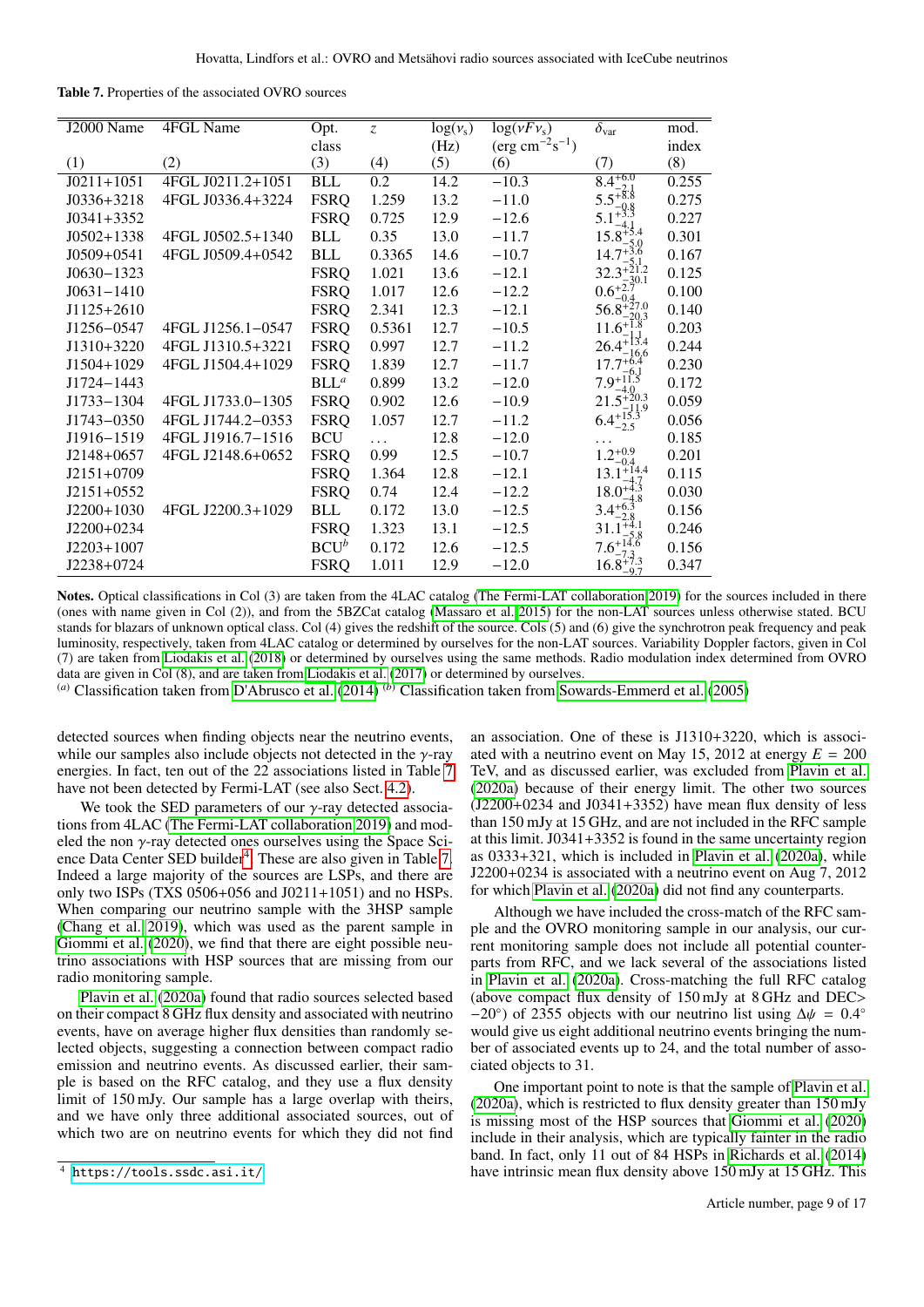shows that selecting the potential candidates from samples generated at single energy ranges may not reveal the complete picture.

Because [Plavin et al.](#page-11-29) [\(2020a\)](#page-11-29) found a connection especially with the highest flux density objects, in our analysis we have also used higher flux density cutoffs in the radio band, which reduces the number of associations further. In the 350 mJy flux density limited OVRO sample of 589 objects (limit to which the full OVRO sample is complete) we find only 12 that are positionally coincident with the neutrino arrival directions. The higher flux density limit of the Metsähovi sample (only sources with maximum flux density > 700 mJy are included) is also clearly seen in the analysis, with only seven neutrino events with eight counterparts found with the optimal systematic uncertainty  $\Delta \psi = 0.3^{\circ}$ <br>(Table 3) (Table [3\)](#page-5-1).

## <span id="page-9-0"></span>4.2. Connection with  $\gamma$ -ray emission

One significant feature on the list of associated OVRO sources is the large number of non- $\gamma$ -ray emitting sources, 10 out of 22. In general, some significant differences in properties of non-γ-ray emitting and  $\gamma$ -ray emitting blazars have been found and these could be of relevance also to the expected neutrino fluxes, therefore we discuss these properties in the following.

[Savolainen et al.](#page-11-56) [\(2010\)](#page-11-56) found that  $\gamma$ -ray detected blazars had in general higher Doppler factors than non  $\gamma$ -ray detected ones. Later studies [\(Richards et al. 2014;](#page-11-42) [Lister et al. 2015\)](#page-11-57) confirmed that the non  $\gamma$ -ray blazars had smaller 15 GHz modulation indices (defined as the standard deviation of the flux density variations over the mean flux density) and lower apparent jet speeds, both suggesting lower Doppler boosting. Therefore we investigated modulation indices and variability Doppler factors of the  $\gamma$ -ray and non  $\gamma$ -ray detected sources in our sample. For some of the sources these were available in [Liodakis et al.](#page-11-41) [\(2017,](#page-11-41) [2018\)](#page-11-52) and for the missing ones these were calculated using the same methods as in those studies.

The modulation indices and variability Doppler factors for the sources are given in Table [7.](#page-8-0) We performed a Kolmogorov-Smirnov test and found that there are no significant differences between the Doppler factors (p-value 0.63) or 15 GHz modulation indices (p-value 0.48) of the non  $\gamma$ -ray and  $\gamma$ -ray sources in our sample. For the non  $\gamma$ -ray sources in our sample the mean modulation index is 0.179 and mean variability Doppler factor 18.9, while for the  $\gamma$ -ray sources they are 0.194 and 12.0.<br>Comparing these to average modulation indices for  $\gamma$ -ray blazars Comparing these to average modulation indices for  $\gamma$ -ray blazars 0.099<sup>+0.004</sup> (Richards et al.  $0.175^{+0.012}_{-0.011}$ , and for non  $\gamma$ -ray blazars  $0.099^{+0.004}_{-0.003}$  [\(Richards et al.](#page-11-42)<br>2014) and to median Doppler factors for the  $\gamma$ -ray detected [2014\)](#page-11-42) and to median Doppler factors for the  $\gamma$ -ray detected  $(\delta_{var} = 14)$  and non-detected  $(\delta_{var} = 8)$  from [Liodakis et al.](#page-11-52) [\(2018\)](#page-11-52) demonstrates that the non  $\gamma$ -ray detected sources in our sample are actually as variable and as Doppler boosted as typical γ-ray blazars and from that point of view they are not less likely neutrino sources than an average γ-ray blazar.

As discussed in e.g., [Richards et al.](#page-11-42) [\(2014\)](#page-11-42) and [Lister et al.](#page-11-57) [\(2015\)](#page-11-57) the non  $\gamma$ -ray blazars also have lower synchrotron peak frequencies than the  $\gamma$ -ray detected blazars. Since our sample mainly consists of LSP sources, comparing our  $\gamma$ -ray and non- $\gamma$ -ray detected sources is not of interest. We note however that our non  $\gamma$ -ray detected sources all have low  $v_S$  values. The range is  $log(v<sub>S</sub>) = 12.3 - 13.6$ , with only 3 sources with  $log(v<sub>S</sub>) \ge 13$ , while e.g., [Keenan et al.](#page-11-58) [\(2020\)](#page-11-58) found the average for LSP and FSRQ sources to be ∼13.4. This of course largely explains why they are non γ-ray detected, with a typical  $~\sim~10^7$  between the peaks [\(Fossati et al. 1998\)](#page-11-59), the second peak in the SED is not in the *Fermi*-LAT energy range. The nature of these sources is little

studied as most of the "blazar sequence" studies are concentrated on γ-ray detected blazars (e.g. [Ghisellini et al. 2017\)](#page-11-60). We note however that we also estimated the  $vF_v$  of these sources from the SED fits (see Table [7\)](#page-8-0). The non  $\gamma$ -ray sources in our sample are fainter than the *γ*-ray detected ones, but still have  $L_{\text{peak}} = 10^{44.9} 10^{46.8}$  erg/s, so these sources are not low luminosity sources in general general.

The actual conditions and predictions of the neutrino rates from the sources discussed in our paper would require detailed modelling and this is beyond the scope of the current paper. We simply note that there is no obvious reason to exclude any of the sources as a possible neutrino emitter. This is also in line with the discussion in [Plavin et al.](#page-11-31) [\(2020b\)](#page-11-31). They did not find reasons to disfavor the non  $\gamma$ -ray AGNs as neutrino sources in terms of target photon fields or the accelerated protons.

#### 4.3. Mean flux density and variability of the radio emission

As discussed earlier, although we have used several subsets of the OVRO monitoring sample to look at the connection between radio emission and IceCube neutrino events, the number of associated sources is very similar in the different samples. Therefore, it is not surprising that the results for these different samples are in general consistent, as can be seen from Tables [4](#page-6-1) and [6.](#page-7-1)

Unlike [Plavin et al.](#page-11-29) [\(2020a\)](#page-11-29), we do not see a highly significant difference between the mean flux density of the associated sources compared to the other sources in our samples (Table [4\)](#page-6-1). Only in case of the OVRO all-AGN sample and CGRaBS sample, our results are indicative at the  $2\sigma$  level of possibly higher mean flux densities in the sources positionally coincident with the neutrino events. Especially if we limit the analysis to the brightest blazars (RFC-150mJy, OVRO-350mJy and Metsähovi) samples, there is no significant difference between the mean flux densities of the associated objects and other objects in the samples.

However, when we look at the radio variability of these sources, our results are suggestive of a connection between the neutrino events and radio flares (Table [6\)](#page-7-1). Regardless of the OVRO sample used, when we average the activity index of the associated sources, we find that the post-trial chance probability for obtaining these mean values is less than 3%. For the CGRaBS sample, which we consider statistically well defined, this is 1%. This is slightly smaller than 5%, which [Plavin et al.](#page-11-29) [\(2020a\)](#page-11-29) found for the sources in the RATAN-600 monitoring program, although it is still not significant at the  $3\sigma$  level.

For the Metsähovi sample, we do not find a significant effect when we look at the average of the activity indices, but the chance probability to find four flaring blazars (A.I.> <sup>1</sup>.16) coincident with neutrino arrival times is only 0.7% (post-trial). This value is obtained when using the 1% false-detection limit for defining the threshold for flaring blazars. If we use the 0.01% limit of A.I.> <sup>1</sup>.71, there is only one source in our sample above that limit, also making the chance probability much higher (8.3% post-trial).

In the case of the OVRO samples, the case with flaring blazars is the opposite, i.e. our results are mostly not significant when the false-detection limit of 1% (A.I.> 1.10 for the OVRO data) is used, while using a limit of  $0.01\%$  (A.I. $> 1.29$ ) the posttrial p-values are less than 5% in all samples. The most significant results are found for the brightest objects (OVRO-350mJy sample) with a post-trial p-value of 0.6%, when there are five sources indicating strong flaring. These sources are not necessarily the brightest sources in the sample, and therefore they are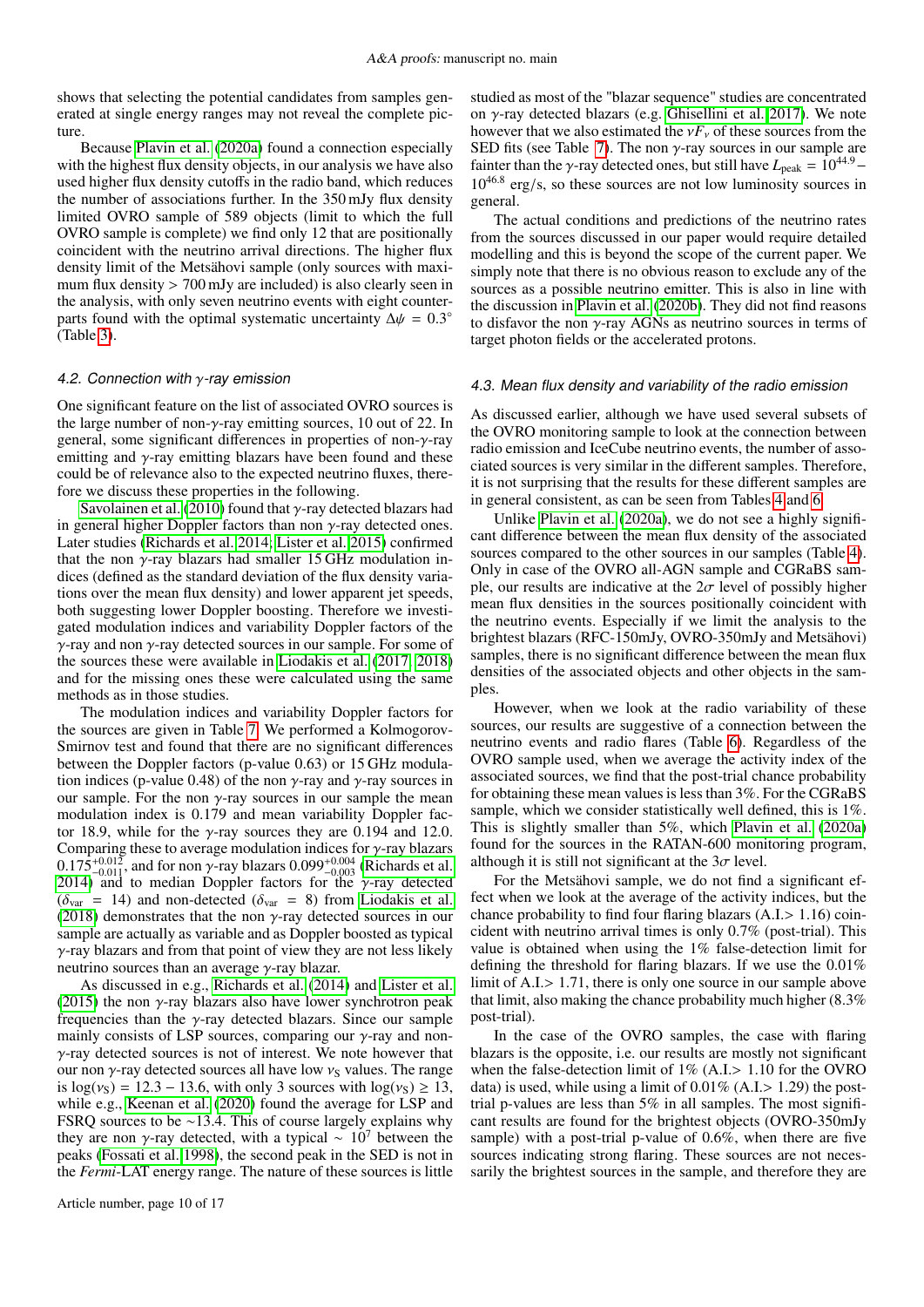not the same objects that [Plavin et al.](#page-11-29) [\(2020a\)](#page-11-29) indicated as the most likely neutrino emitting sources based on their mean flux density.

We note that the number of strongly flaring blazars in both OVRO and Metsähovi samples is very small and the significance of the analysis is somewhat sensitive to the false-detection limits used because inclusion or exclusion of individual sources changes the results. Moreover, the number of strongly flaring blazars is very small compared to the number of IceCube neutrino events even if 50% of them are not astrophysical. Therefore it is clear that not all neutrino events happen when a cospatial blazar shows strong radio activity. However, when we see strong radio activity in a blazar and a neutrino event at the same time, it is unlikely to be a chance coincidence. This is consistent with the association of PKS B1424-418 with the high-energy neutrino IC35 by [Kadler et al.](#page-11-28) [\(2016\)](#page-11-28) who found the source to be flaring in both  $\gamma$ -ray and radio bands at the time of the neutrino arrival. Based on a sample of four possible neutrino associations and their OVRO light curves (including J0506+056 and J1504+1029 from our sample), [Weber](#page-11-61) [\(2020\)](#page-11-61) also note that the neutrino arrival times seem to coincide with flaring in the radio band.

Finally, although the activity index is a simple way to estimate the flaring state of a blazar, it is not ideal when using light curves that are several years long and well-sampled. For example, in the source J1743−0350 the coincident neutrino arrives during the rising part of a large outburst (Fig. [A.2\)](#page-14-0) but because the light curve includes other flares of similar strength, the overall mean flux density of the light curve is high, resulting in a smaller activity index. Another similar case is J1125+2610 (Fig. [A.1\)](#page-13-0). Even in the case of TXS 0506+056 (J0509+0541, Fig. [A.1\)](#page-13-0) the activity index does not indicate flaring because the radio outburst continues after the neutrino arrival.

The activity index and mean flux density in the radio bands are also not appropriate metrics for associating the HSP sources because in addition to being faint in the radio frequencies, the HSP sources are also less variable [\(Richards et al. 2014\)](#page-11-42). Other ways to combine the radio and  $\nu$ -ray catalogs should be investigated, in addition to more sophisticated methods for comparing radio flares to neutrino arrival times, but these are beyond the scope of this paper.

# 4.4. Comparison between OVRO and Metsähovi associations

All but one of the Metsähovi associations (1308+328, which was eliminated from the OVRO sample, see Sect. [2.2\)](#page-2-2) are also included in the OVRO associations. We can thus compare the light curves and activity index values in the two different frequencies. In general, the light curves at 37 GHz show much faster variations than at 15 GHz (e.g., [Hovatta et al. 2007\)](#page-11-47), which is also seen when comparing the light curves of the associated sources. As discussed in the previous subsection, there are four associations in the Metsähovi sample that show strong radio flares at the time of the neutrino arrival. One of these is J1743−0350, which did not meet the formal criteria of strong flares in the OVRO data as discussed above. In the Metsähovi light curve (Fig. [A.4\)](#page-16-0), it can be seen that the neutrino arrival time coincides with an extremely fast increase of the radio flux density at 37 GHz. At 15 GHz the substructures of the flares are not as clearly visible, but also there the neutrino arrival time coincides with a fast increase of flux density. The other three flaring sources in the Metsähovi sample, are also identified as strongly flaring sources in the OVRO light curves, and overall the activity index values between the two data sets are similar.

We also note that while there is a large fraction of non- $\gamma$ -ray detected sources in the OVRO associations (see Sect. [4.2\)](#page-9-0), all the Metsähovi associations are  $\gamma$ -ray detected. This is mainly due to the smaller number of objects monitored regularly at Metähovi, and the higher flux density limit we have used in our analysis. As can be seen in Table [2,](#page-5-0) all the non  $\gamma$ -ray detected sources have  $\bar{S}_{15\,GHz}$  < 0.9 *Jy*.

# <span id="page-10-2"></span>**5. Conclusions**

We have studied the possible connection between high-energy neutrinos and blazars by comparing our radio monitoring catalogs from OVRO and Metsähovi with positions of IceCube neutrino events. The number of associations we find is in general small, only with  $12 - 28\%$  of the 57 neutrino events, depending on the radio sample used. The small number of associations can be largely explained by incomplete parent samples of radio sources used in this study and is not in contradiction with the recent studies of [Plavin et al.](#page-11-29) [\(2020a\)](#page-11-29); [Plavin et al.](#page-11-31) [\(2020b\)](#page-11-31) associating the observed astrophysical neutrino flux to radio bright AGN.

Our associated sources are largely LSP FSRQs and a large fraction of the OVRO associations are not  $\gamma$ -ray detected (see Sect. [4.2\)](#page-9-0). This reflects the composition of the OVRO monitoring sample, which largely consists of FSRQs and non  $\gamma$ -ray detected sources so that our study is not suitable for identifying the most likely class of sources associated with neutrinos.

We find that the luminosity and radio variability characteristics, including variability Doppler boosting factors, of the non γ-ray detected associations in our sample are indistinguishable from the  $\gamma$ -ray detected associations. Because these sources are mostly luminous FSRQs, they are also potential neutrino emitters, which are often ignored in studies concentrating only on  $\gamma$ -ray detected sources.

When studying the radio emission and variability of the associated sources, we find no difference in the mean flux density of the associated sources compared to random control populations. However, when radio variability amplitudes are studied, we find that on average, the associated sources in the OVRO sample are in a more active state at the time of the neutrino arrival. This is especially clear when largest flares are studied (both in OVRO and Metsähovi samples) and we conclude that when we see strong radio activity in a blazar and a neutrino event at the same time, it is unlikely to be a random coincidence.

This is in line with the results of recent studies on connection of blazar γ-ray flares and production of detectable neutrino fluxes. It is evident that the fluence of even the brightest keV-GeV flares is not sufficient to result in a likely detection of neutrinos and the only way to increase this likelihood is to increase the duration of the flare [\(Oikonomou et al. 2019;](#page-11-62) [Kreter et al. 2020\)](#page-11-63). Strong radio flares have typical duration of 1-2 years (see Section 3.3.) and are often accompanied with long-duration flaring at higher energies. Therefore they are natural candidates to be associated with detectable neutrino emission and we will study this connection in more detail in future works.

# **References**

- <span id="page-10-0"></span>Aartsen, M. G., Abbasi, R., Abdou, Y., et al. 2013, Phys. Rev. Lett., 111, 021103
- <span id="page-10-1"></span>Aartsen, M. G., Abraham, K., Ackermann, M., et al. 2017a, ApJ, 835, 45
- <span id="page-10-3"></span>Aartsen, M. G., Abraham, K., Ackermann, M., et al. 2016, ApJ, 833, 3
- <span id="page-10-5"></span>Aartsen, M. G., Abraham, K., Ackermann, M., et al. 2017b, ApJ, 835, 151
- <span id="page-10-4"></span>Aartsen, M. G., Ackermann, M., Adams, J., et al. 2017c, Astroparticle Physics, 92, 30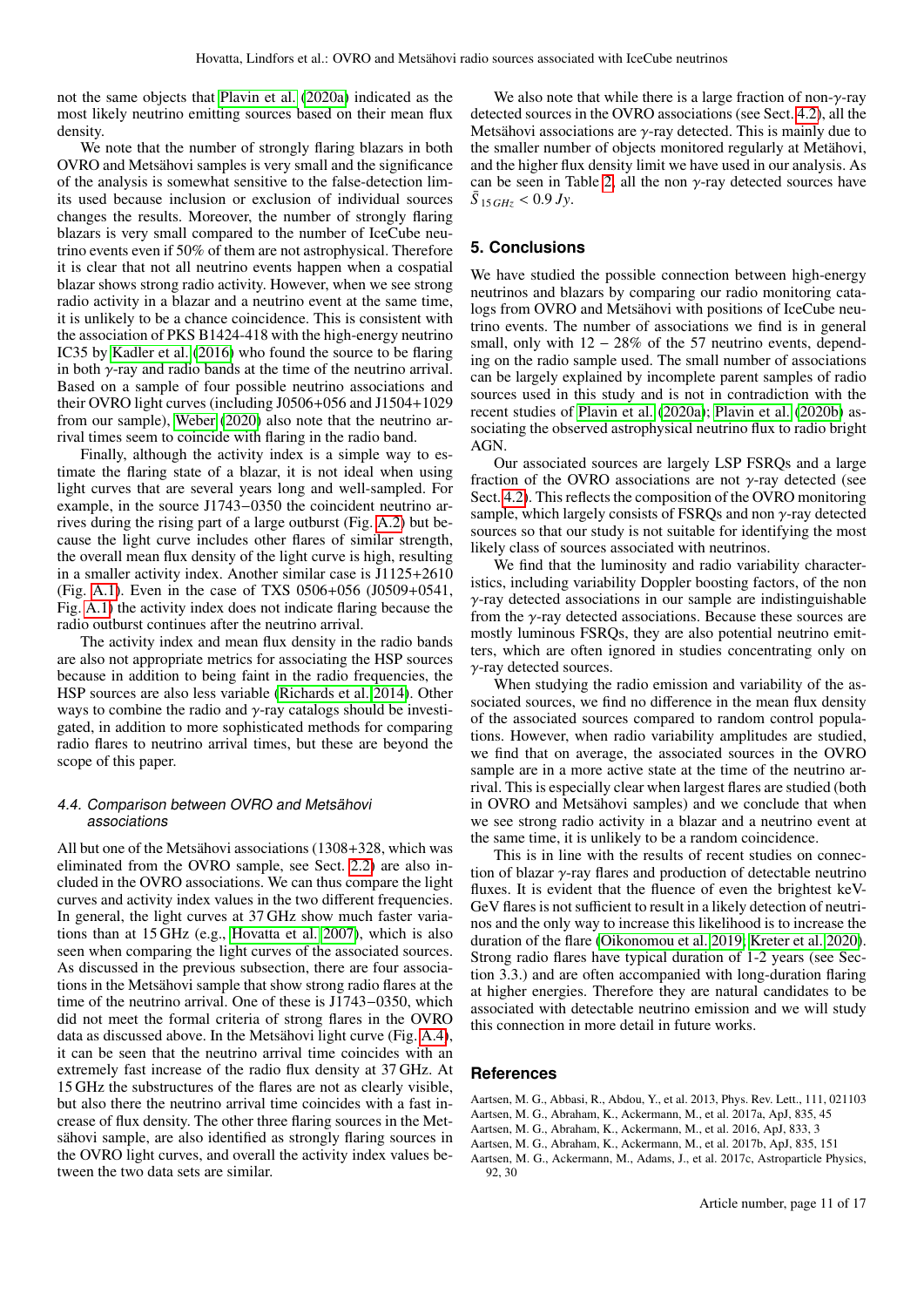- <span id="page-11-37"></span>Aartsen, M. G., Ackermann, M., Adams, J., et al. 2014, Phys. Rev. Lett., 113, 101101
- <span id="page-11-40"></span><span id="page-11-16"></span>Abdo, A. A., Ackermann, M., Ajello, M., et al. 2010, ApJ, 715, 429 Ackermann, M., Ajello, M., Allafort, A., et al. 2011, ApJ, 743, 171 Ansoldi, S., Antonelli, L. A., Arcaro, C., et al. 2018, ApJ, 863, L10
- <span id="page-11-9"></span>
- <span id="page-11-39"></span>Baars, J. W. M., Genzel, R., Pauliny-Toth, I. I. K., & Witzel, A. 1977, A&A, 61,
- 99
- <span id="page-11-12"></span>
- <span id="page-11-55"></span><span id="page-11-5"></span>
- <span id="page-11-21"></span>Blandford, R. D. & Königl, A. 1979, ApJ, 232, 34<br>Böttcher, M. 2019, Galaxies, 7, 20<br>Brown, A. M., Adams, J., & Chadwick, P. M. 2015, MNRAS, 451, 323<br>Chang, Y. L., Arsioli, B., Giommi, P., Padovani, P., & Brandt, C. H. 2019 632, A77
- <span id="page-11-53"></span>D'Abrusco, R., Massaro, F., Paggi, A., et al. 2014, The Astrophysical Journal Supplement Series, 215, 14 Davison, A. C. & Hinkley, D. V. 2013, Bootstrap Methods and their Application,
- <span id="page-11-46"></span>Cambridge Series in Statistical and Probabilistic Mathematics (Cambridge University Press)
- <span id="page-11-59"></span>Fossati, G., Maraschi, L., Celotti, A., Comastri, A., & Ghisellini, G. 1998, MN-
- <span id="page-11-60"></span><span id="page-11-49"></span>RAS, 299, 433 Franckowiak, A., Garrappa, S., Paliya, V., et al. 2020, ApJ, 893, 162 Ghisellini, G., Righi, C., Costamante, L., & Tavecchio, F. 2017, MNRAS, 469, 255
- <span id="page-11-18"></span>Giommi, P., Glauch, T., Padovani, P., et al. 2020, MNRAS, 497, 865
- <span id="page-11-26"></span><span id="page-11-0"></span>Hartman, R. C., Bertsch, D. L., Fichtel, C. E., et al. 1992, ApJ, 385, L1<br>Healey, S. E., Romani, R. W., Cotter, G., et al. 2008, ApJS, 175, 97<br>Hovatta, T., Tornikoski, M., Lainela, M., et al. 2007, A&A, 469, 899<br>Huber, M.
- <span id="page-11-47"></span>
- <span id="page-11-19"></span>
- 
- <span id="page-11-45"></span><span id="page-11-11"></span>
- <span id="page-11-3"></span>tional Cosmic Ray Conference (ICRC2019), 916 IceCube Collaboration. 2013, Science, 342, 1242856 IceCube Collaboration. 2018, DOI:10.21234/B4KS6S IceCube Collaboration, Aartsen, M. G., Ackermann, M., et al. 2018a, Science, 361, eaat1378
- <span id="page-11-34"></span>IceCube Collaboration, Aartsen, M. G., Ackermann, M., et al. 2019, arXiv e-
- <span id="page-11-8"></span>prints, arXiv:1907.11699 IceCube Collaboration, Aartsen, M. G., Ackermann, M., et al. 2018b, Science, 361, 147
- <span id="page-11-35"></span>IceCube Collaboration, Aartsen, M. G., Ackermann, M., et al. 2017, arXiv e-
- <span id="page-11-28"></span>prints, arXiv:1710.01191 Kadler, M., Krauß, F., Mannheim, K., et al. 2016, Nature Physics, 12, 807 Keenan, M., Meyer, E. T., Georganopoulos, M., Reddy, K., & French, O. J. 2020,
- <span id="page-11-58"></span>arXiv e-prints, arXiv:2007.12661
- 
- <span id="page-11-27"></span>
- <span id="page-11-63"></span><span id="page-11-14"></span>
- <span id="page-11-48"></span><span id="page-11-30"></span>Korolkov, D. V. & Pariiskii, I. N. 1979, S&T, 57, 324<br>Krauß, F., Deoskar, K., Baxter, C., et al. 2018, A&A, 620, A174<br>Krauß, F., Kadler, M., Mannheim, K., et al. 2014, A&A, 566, L7<br>Kreter, M., Kadler, M., Krauß, F., et al.
- <span id="page-11-23"></span><span id="page-11-22"></span>
- 2011, A&A, 532, A146
- <span id="page-11-41"></span>
- <span id="page-11-50"></span>
- <span id="page-11-57"></span>
- <span id="page-11-1"></span>
- <span id="page-11-51"></span>
- <span id="page-11-7"></span><span id="page-11-2"></span>
- <span id="page-11-52"></span>Liodakis, I., Hovatta, T., Huppenkothen, D., et al. 2018, ApJ, 866, 137<br>Liodakis, I., Pavlidou, V., Hovatta, T., et al. 2017, MNRAS, 467, 4565<br>Liodakis, I. & Petropoulou, M. 2020, ApJ, 893, L20<br>Lister, M. L., Aller, M. F.,
- <span id="page-11-62"></span><span id="page-11-15"></span>
- <span id="page-11-24"></span>Vol. 3, International Cosmic Ray Conference, 1153 Nalewajko, K. 2017, Galaxies, 5, 64 Neronov, A. Y. & Semikoz, D. V. 2002, Phys. Rev. D, 66, 123003 Oikonomou, F., Murase, K., Padovani, P., Resconi, E., & Mészáros, P. 2019, MNRAS, 489, 4347
- <span id="page-11-4"></span>
- <span id="page-11-17"></span>Padovani, P. & Resconi, E. 2014, MNRAS, 443, 474 Padovani, P., Resconi, E., Giommi, P., Arsioli, B., & Chang, Y. L. 2016, MN-RAS, 457, 3582
- 
- <span id="page-11-31"></span><span id="page-11-29"></span>
- <span id="page-11-36"></span><span id="page-11-10"></span>Palladino, A. & Vissani, F. 2016, ApJ, 826, 185<br>Petropoulou, M., Murase, K., Santander, M., et al. 2020, ApJ, 891, 115<br>Plavin, A., Kovalev, Y. Y., Kovalev, Y. A., & Troitsky, S. 2020a, ApJ, 894, 101<br>Plavin, A. V., Kovalev,
- <span id="page-11-20"></span>to ApJ[arXiv:2009.08914] Readhead, A. C. S., Cohen, M. H., Pearson, T. J., & Wilkinson, P. N. 1978, Nature, 276, 768
- <span id="page-11-13"></span>
- <span id="page-11-32"></span>
- <span id="page-11-42"></span>Reimer, A., Böttcher, M., & Buson, S. 2019, ApJ, 881, 46<br>Richards, J. L., Hovatta, T., Max-Moerbeck, W., et al. 2014, MNRAS, 438, 3058<br>Richards, J. L., Max-Moerbeck, W., Pavlidou, V., et al. 2011, ApJS, 194, 29<br>Savolainen,
- <span id="page-11-56"></span><span id="page-11-54"></span>Sowards-Emmerd, D., Romani, R. W., Michelson, P. F., Healey, S. E., & Nolan,
- P. L. 2005, The Astrophysical Journal, 626, 95
- <span id="page-11-6"></span>Tanaka, Y. T., Buson, S., & Kocevski, D. 2017, The Astronomer's Telegram, 10791, 1
- <span id="page-11-64"></span>Taylor, M. B. 2005, in Astronomical Society of the Pacific Conference Series, Vol. 347, Astronomical Data Analysis Software and Systems XIV, ed. P. Shopbell, M. Britton, & R. Ebert, 29
- <span id="page-11-33"></span>
- <span id="page-11-44"></span><span id="page-11-25"></span>
- Teräsrantà, H., Achren, J., Hanski, M., et al. 2004, A&A, 427, 769<br>Teräsranta, H., Tornikoski, M., Mujunen, A., et al. 1998, A&AS, 132, 305<br>The Fermi-LAT collaboration. 2019, arXiv e-prints, arXiv:1905.10771<br>The IceCube Co
- <span id="page-11-38"></span>e-prints, arXiv:1510.05223
- 
- <span id="page-11-61"></span><span id="page-11-43"></span>Valtaoja, E., Lahteenmaki, A., & Teräsranta, H. 1992, A&AS, 95, 73 Weber, P. 2020, Bachelor Thesis, Julius-Maximilans-Universiät Würzburg, Germany

Article number, page 12 of 17

# **Acknowledgements**

We thank A. Plavin, Y. Kovalev and M. Petropoulou for useful discussions. The OVRO 40 m program was supported by NASA grants NNG06GG1G, NNX08AW31G, NNX11A043G, and NNX13AQ89G from 2006 to 2016 and NSF grants AST-0808050, and AST-1109911 from 2008 to 2014. T. H. was supported by the Academy of Finland projects 317383, 320085, and 322535. E. L. was supported by the Academy of Finland projects 317636 and 320045. S.K. acknowledges support from the European Research Council (ERC) under the European Unions Horizon 2020 research and innovation programme under grant agreement No. 771282. W.M. acknowledges support from ANID projects Basal AFB-170002 and PAI79160080. Handling of catalogs in the paper was partially done using TOPCAT [\(Taylor](#page-11-64) [2005\)](#page-11-64).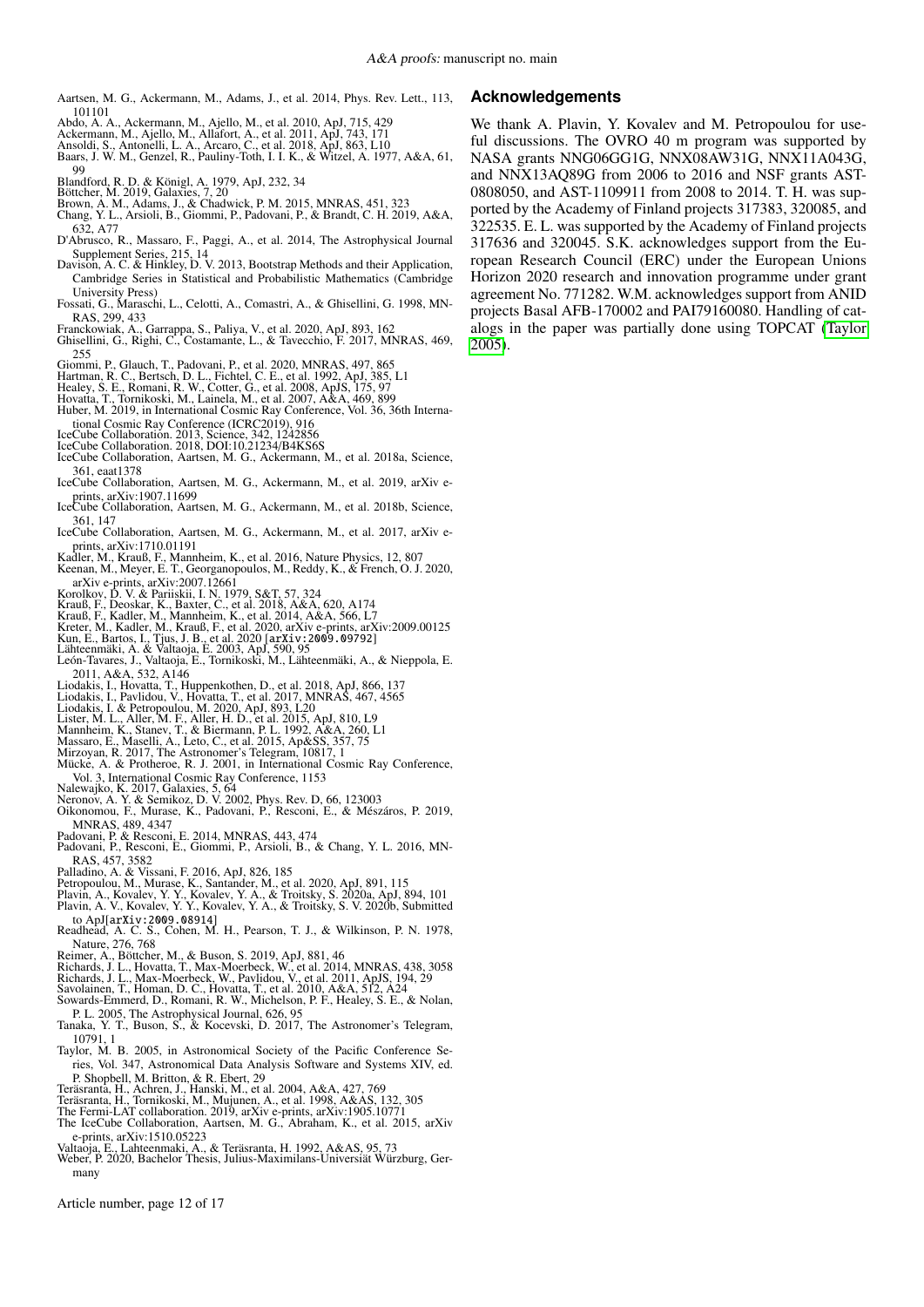# **Appendix A: OVRO 15 GHz and Metsähovi 37 GHz light curves of the associated sources**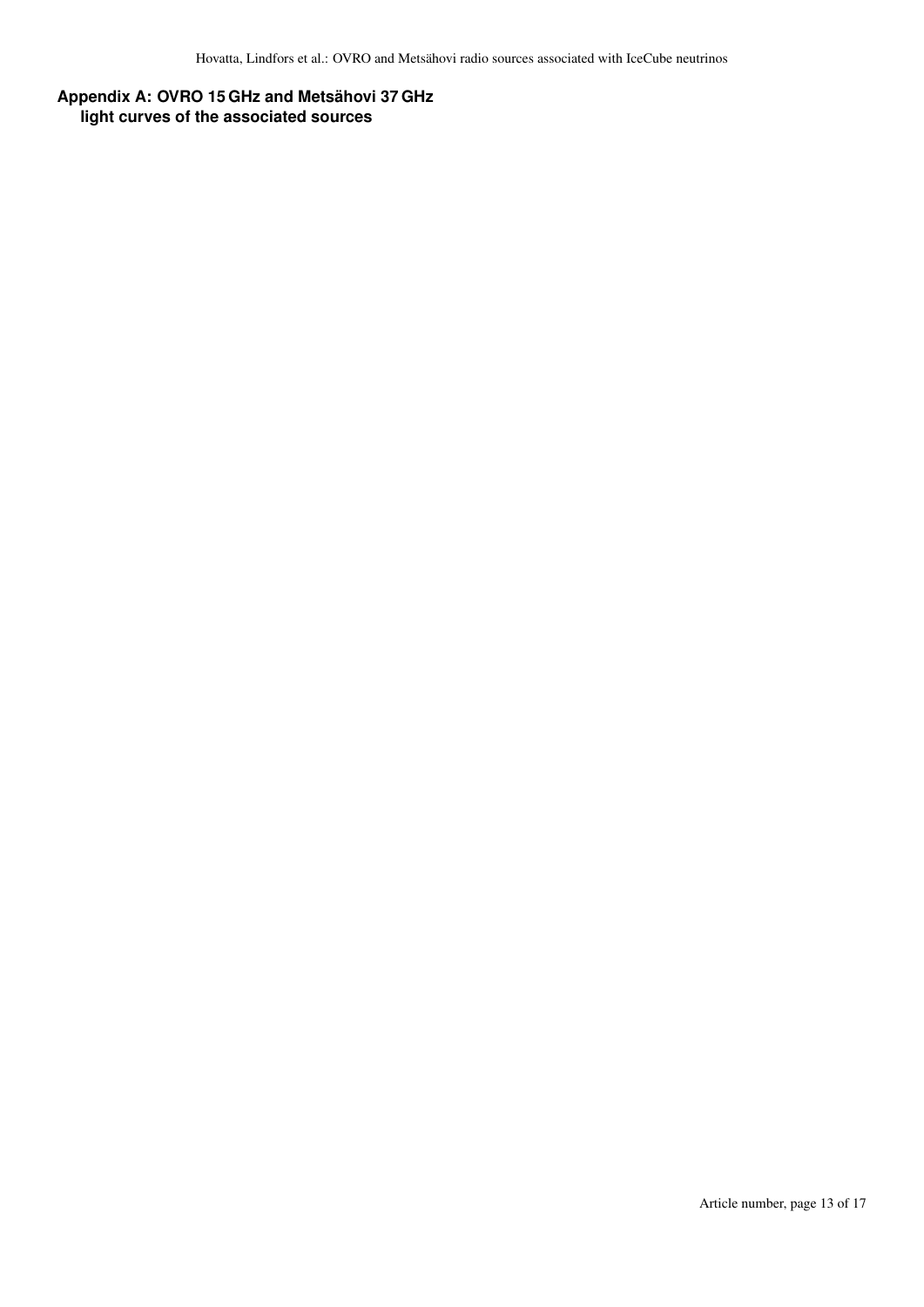A&A proofs: manuscript no. main



<span id="page-13-0"></span>Fig. A.1. OVRO light curves of the associated sources. The neutrino arrival time is shown with a blue solid line, while the blue dashed lines indicate the window of 2.3 yrs around the neutrino event.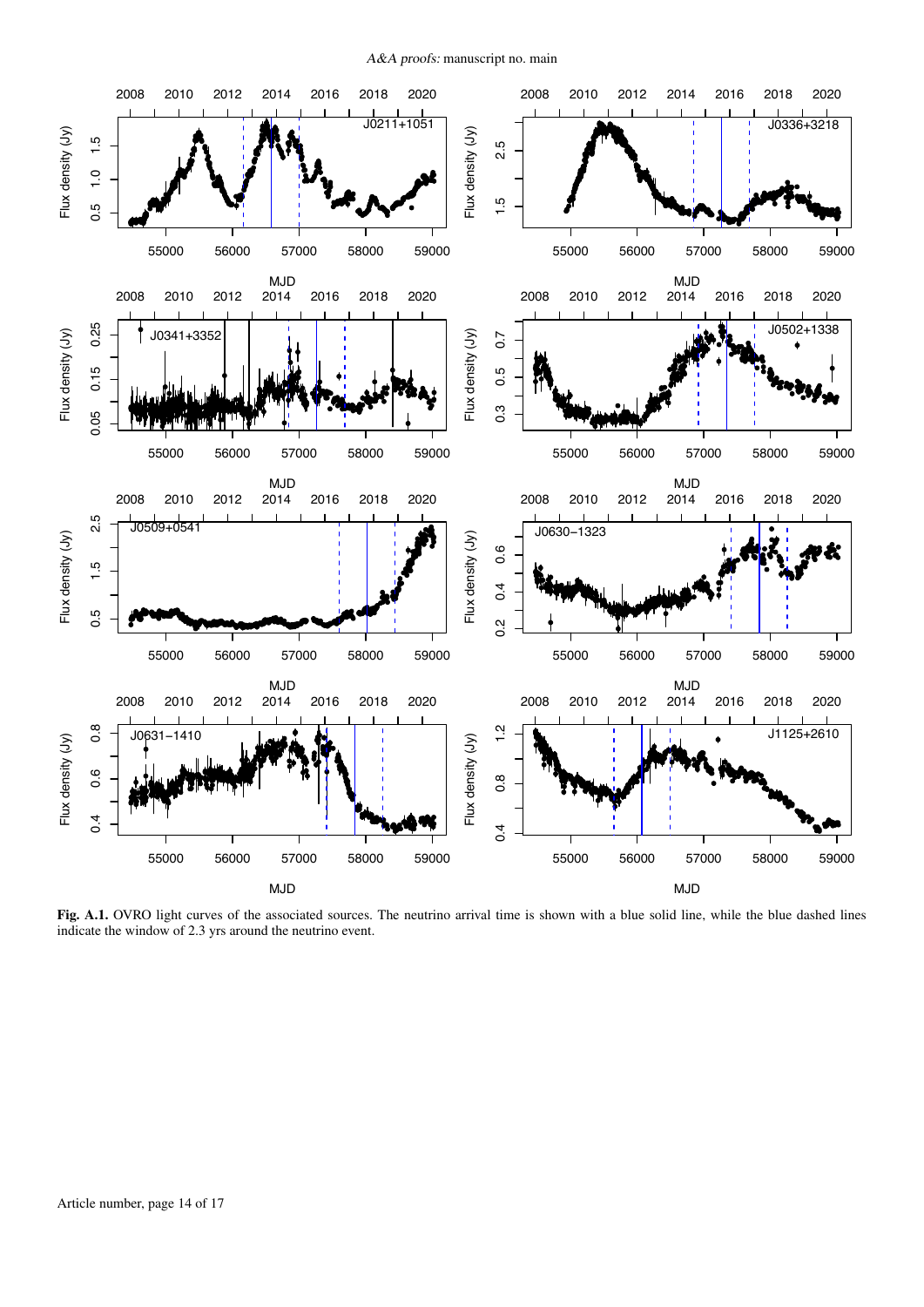

<span id="page-14-0"></span>Fig. A.2. OVRO light curves of the associated sources. The neutrino arrival time is shown with a blue solid line, while the blue dashed lines indicate the window of 2.3 yrs around the neutrino event.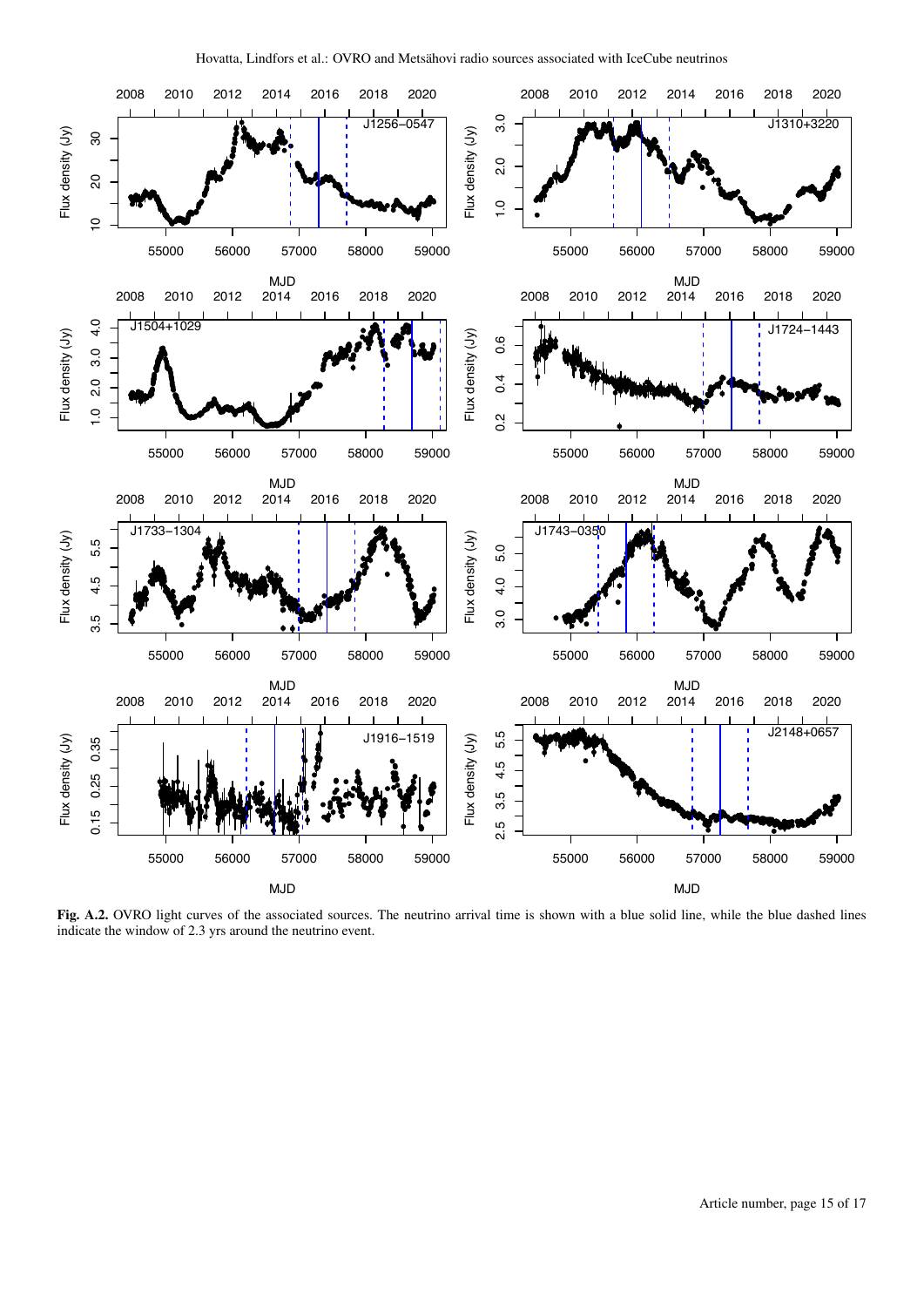A&A proofs: manuscript no. main



Fig. A.3. OVRO light curves of the associated sources. The neutrino arrival time is shown with a blue solid line, while the blue dashed lines indicate the window of 2.3 yrs around the neutrino event.